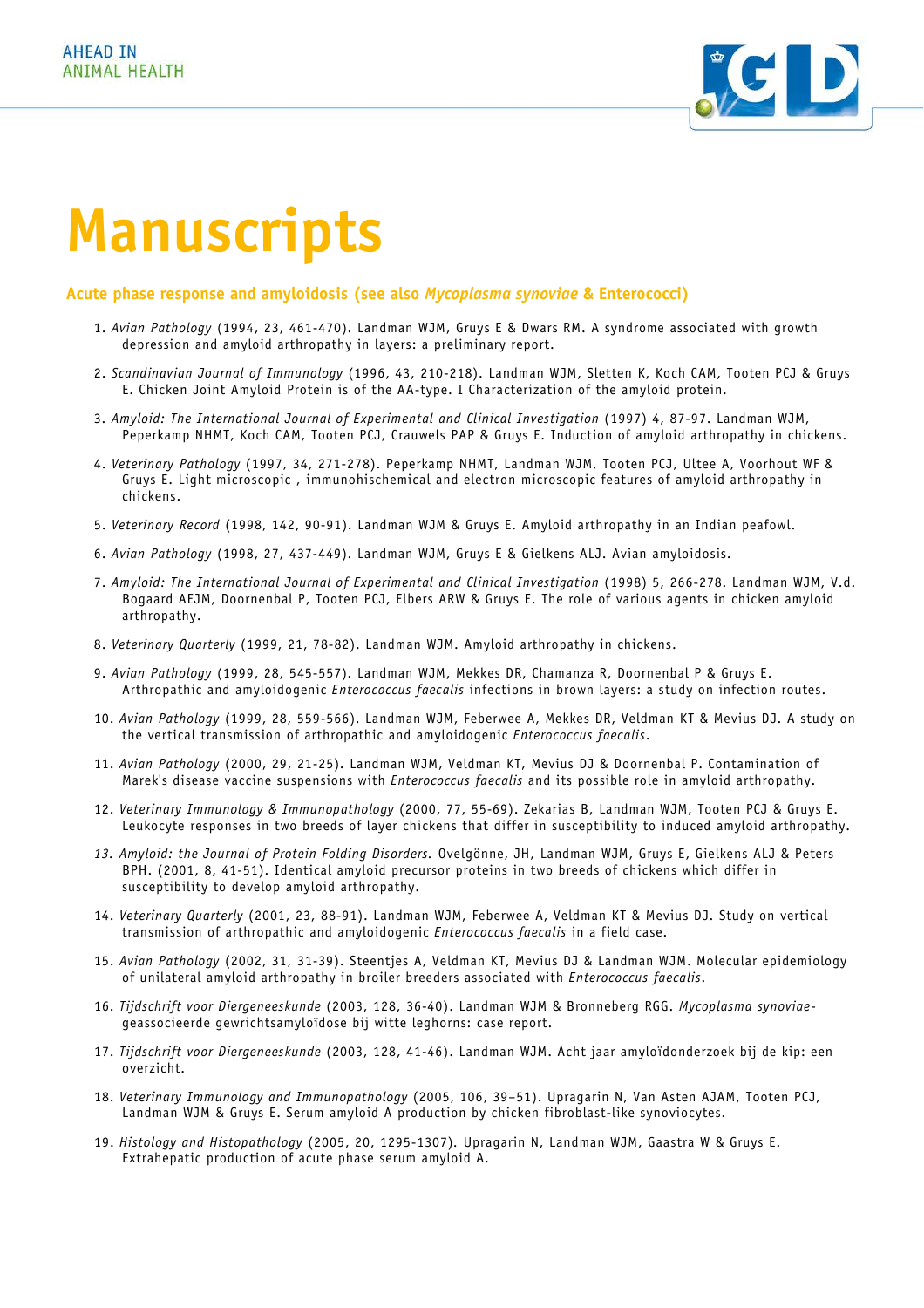## **Aerosols**

- 20. *Avian Diseases* (2001, 45, 684-687). Landman WJM & Van Eck JHH. Aerosolization of Newcastle disease vaccine virus and *Enterococcus faecalis*.
- 21. *Avian Diseases* (2001, 45, 1014-1023). Landman WJM, Veldman KT, Mevius DJ & Van Eck JHH. Aerosol transmission of arthropathic and amyloidogenic *Enterococcus faecalis*.
- 22. *Avian Pathology* (2004, 33, 210-215). Landman WJM, Feberwee A & Van Eck JHH. Aerosolisation of *Mycoplasma synoviae* compared to *M. gallisepticum* and *Enterococcus faecalis*.
- 23. *Avian Pathology* (2006, 35, 475-485). Corbanie EA, Matthijs MGR, Van Eck JHH, Remon JP, Landman WJM & Vervaet C. Deposition of airborne particles in the respiratory tract of chickens.
- 24. *Vaccine* (2007, 25, 8306-8317). Corbanie EA, Remon JP, Van Reeth K, Landman WJM, Van Eck JHH & Vervaet C. Spray drying of an attenuated live Newcastle disease vaccine virus intended for respiratory mass vaccination of poultry Vaccine.
- 25. *Vaccine* (2008, 26, 4469-4476). Corbanie EA, Vervaet C, Van Eck JHH, Remon JP & Landman WJM. Vaccination of broiler chickens with dispersed dry powder vaccines as an alternative for liquid spray and aerosol vaccination.
- 26. *Aerosol Science and Technology* (2011, 45, 423–431). Zhao Y, Aarnink AJA, Doornenbal P, Huynh TTT, Groot Koerkamp PWG, De Jong MCM & Landman WJM. Investigation of the efficiencies of bioaerosol samplers for collecting aerosolized bacteria using a fluorescent tracer. I: effects of non-sampling processes on bacterial culturability.
- 27. *Aerosol Science and Technology* (2011, 45, 432–442). Zhao Y, Aarnink AJA, Doornenbal P, Huynh TTT, Groot Koerkamp PWG, Landman WJM & De Jong MCM. Investigation of the efficiencies of bioaerosol samplers for collecting aerosolized bacteria using a fluorescent tracer.II: sampling efficiency and half-life time.
- 28. *European Journal of Pharmaceutics and Biopharmaceutics* (2012, 80, 649-656). Huyge K, Van Reeth K, De Beer T, Landman WJM, Van Eck JHH, Remon JP & Vervaet C. Suitability of differently formulated dry powder Newcastle disease vaccines for mass vaccination of poultry.
- 29. *Avian Pathology* (2015, 44, 114-123). Landman WJM, Huyge K, Remon JP, Vervaet C & Van Eck JHH. Comparison of Newcastle disease vaccine administered as powder or liquid in relation to the serum antibody response and adverse vaccinal reaction.
- 30. *Avian Pathology* (2017, 46, 451-461). Landman WJM, Vervaet C, Remon JP, Huyge K & Van Eck JHH. Primary Newcastle disease vaccination of broilers: comparison of the antibody seroresponse and adverse vaccinal reaction after eye–nose drop or coarse spray application, and implication of the results for a previously developed coarse dry powder vaccine.

#### **Avian influenza**

- 31. *Tijdschrift voor Diergeneeskunde* (1996, 22, 651-652). Landman WJM. Aviaire influenza een potentiële bedreiging voor de pluimveehouderij (Avian influenza a potential threat for poultry farming).
- 32. *Tijdschrift voor Diergeneeskunde* (2004, 129, 782-796). Landman WJM & Schrier CC. Aviaire influenza: zicht op eradicatie bij commercieel gehouden pluimvee steeds verder weg (Avian influenza: eradication in commercial poultry is still not in sight).
- 33. *Avian Pathology* (2019, 48, 98-110). Landman WJM, Germeraad EA, Kense MJ. An avian influenza virus H6N1 outbreak in commercial layers: case report and reproduction of the disease.

## **Avian leukosis virus**

- 34. *Tijdschrift voor Diergeneeskunde* (1999, 124, 496-502). Landman WJM & Koch G. Aviaire leucose een oud probleem in een nieuw jasje: diagnostische mogelijkheden en beperkingen.
- 35. *Avian Pathology* (2001, 30, 675-684). Landman WJM, Nieuwenhuisen-van Wilgen JL, Koch G, Ultee A & Gruys E. ALV-J *in ovo* infected SPF broilers harbour the virus in their feathers and show feather abnormalities.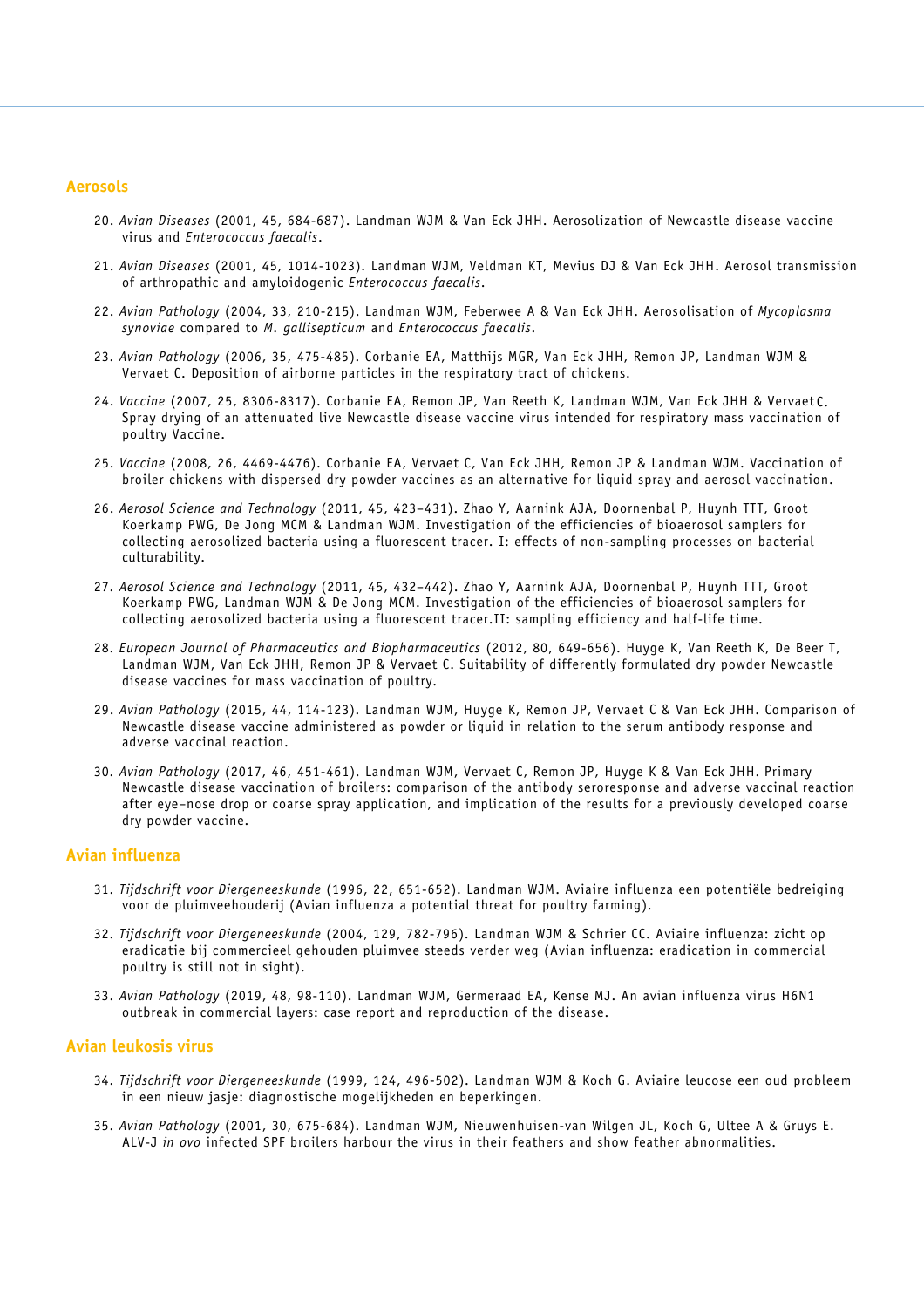36. *Avian Pathology* (2002, 31, 59-72). Landman WJM, Post J, Boonstra-Blom AG, Buyse J, Elbers ARW & Koch G. Effect of an *in ovo* infection with a Dutch avian leukosis virus subgroup J isolate on the growth and immunological performance of SPF broiler chickens.

## **Infectious bronchitis virus**

37. *Avian Pathology* (2003, 32, 473-481). Matthijs MGR, Van Eck JHH, Landman WJM & Stegeman A. Ability of Massachusetts-type infectious bronchitis virus to increase colibacillosis susceptibility in commercial broilers: a comparison between vaccine and virulent field virus.

#### **Marek's disease**

38. *Avian Diseases* (2003, 47, 1458-1465). Landman WJM & Verschuren SBE. Titration of Marek's disease cellassociated vaccine virus (CVI 988) of reconstituted vaccine and vaccine ampoules from Dutch hatcheries.

## *Brachyspira* **spp.**

39. *Journal of Clinical Microbiology* (2008, 46, 593-600). Feberwee A, Hampson DJ, Phillips ND, La T, Van der Heijden HMJF, Wellenberg GJ, Dwars RM & Landman WJM. Identification of *Brachyspira hyodysenteriae* and other pathogenic *Brachyspira* species in chickens from laying flocks with diarrhea or reduced production or both.

### *Escherichia coli*

- 40. *Tijdschrift voor Diergeneeskunde* (2006, 131, 814-822). Landman WJM & Cornelissen RA. *Escherichia coli* salpingitis en peritonitis bij leghennen: een overzicht.
- 41. *Tijdschrift voor Diergeneeskunde* (2006, 131, 822-830). Landman WJM & Cornelissen RA. Virulentiefactoren van *Escherichia coli* met nadruk op aviair pathogene isolaten.
- 42. *Veterinary Immunology and Immunopathology* (2008, 127, 65-76). Dwars RM, Matthijs MGR, Daemen AJJM, Vervelde L & Landman WJM. Course of lesions in the respiratory tract of broilers after single infection with *Escherichia coli* compared to superinfection with *E. coli* after infection with infectious bronchitis virus.
- 43. *Veterinary Quarterly* (2012, 1-5). Landman WJM, Matthijs MGR & Van Eck JHH. Effect of anti-inflammatory drugs on colibacillosis lesions in broilers after infectious bronchitis virus and subsequent *Escherichia coli* infection.
- 44. Avian Pathology (2013, 42, 157-162). Landman WJM, Heuvelink A & Van Eck JHH. Reproduction of the Escherichia coli peritonitis syndrome in laying hens.
- 45. Avian Pathology (2013, 42, 235-247). Peek HW, Halkes SBA, Tomassen MMM, Mes JJ & Landman WJM. In vivo screening of five phytochemicals/extracts and a fungal immunomodulatory protein against colibacillosis in broilers.
- 46. Avian Pathology (2014, 43, 345–356). Landman WJM, Butter R, Dijkman R & Van Eck JHH. Molecular typing of avian pathogenic Escherichia coli colonies originating from outbreaks of E. coli peritonitis syndrome in chicken flocks.
- 47. Avian Pathology (2015, 44, 370–378). Landman WJM & Van Eck JHH. The incidence and economic impact of the Escherichia coli peritonitis syndrome in Dutch poultry farming.
- 48. Avian Pathology (2017, 46, 658–665). Landman WJM & Van Eck JHH. The efficacy of inactivated Escherichia coli autogenous vaccines against the E. coli peritonitis syndrome in layers.

#### *Mycoplasma gallisepticum* **and** *M. synoviae* **(see also amyloidosis)**

- 49. *Avian Pathology* (2001, 30, 629-639). Landman WJM & Feberwee A. Field studies on the association between amyloid arthropathy and *Mycoplasma synoviae* infection, and experimental reproduction of the condition in brown layers.*Avian Pathology* (2004, 33, 591-598). Landman WJM & Feberwee A. Aerosol-induced *Mycoplasma synoviae* arthritis: the synergistic effect of infectious bronchitis virus infection.
- 50. *Avian Pathology* (2006, 35, 359-366). Feberwee A, Landman WJM, Von Banniseht-Wysmuller, Klinkenberg D, Vernooij JCM, Gielkens ALJ & Stegeman AJ. The effect of a live vaccine on the horizontal transmission of *Mycoplasma gallisepticum*.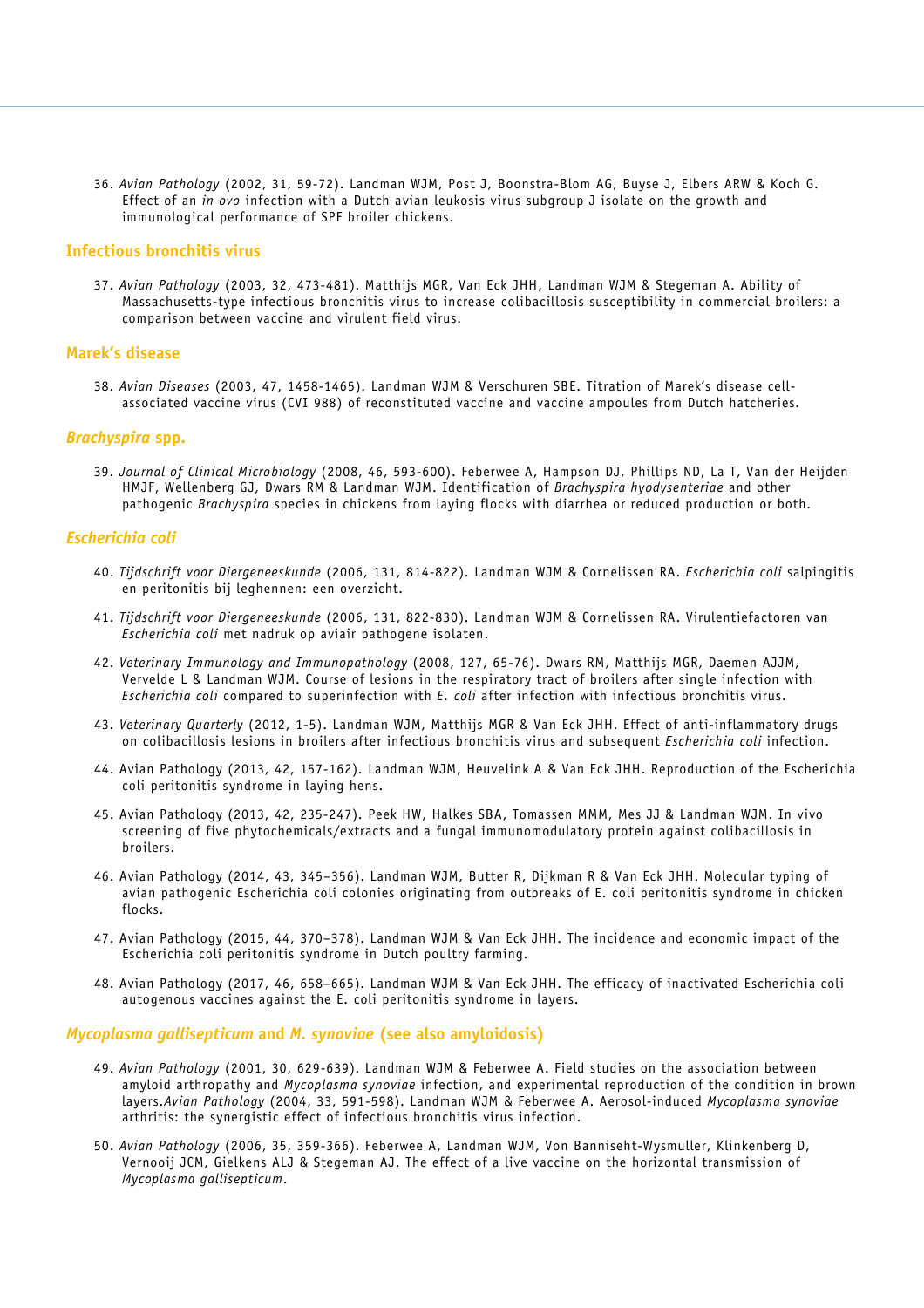- 51. *Avian Pathology* (2008, 37, 415-420) Landman WJM, Mevius DJ, Veldman KT & Feberwee A. *In vitro* antibiotic susceptibility of Dutch *Mycoplasma synovia*e field isolates originating from joint lesions and the respiratory tract.
- 52. *Avian Pathology* (2008, 37, 629-633). Feberwee A, De Vries TS & Landman WJM. Seroprevalence of *Mycoplasma synoviae* in Dutch commercial poultry farms.
- 53. *Avian Pathology* (2009, 38, 1-9). Feberwee A, De Wit JJ & Landman WJM. *Mycoplasma synoviae-*induced eggshell apex abnormalities: field and experimental studies.
- 54. *Avian Pathology* (2009, 38, 333-340). Feberwee A, Morrow CJ, Ghorashi SA, Noormohammadi AH & Landman WJM. Effect of a live *Mycoplasma synoviae* vaccine on the production of eggshell apex abnormalities after a dual infection with *M. synoviae* and IBV D1466.
- 55. *Avian Pathology* (2010, 39, 133-137). Feberwee A & Landman WJM. Induction of eggshell apex abnormalities in broiler breeder hens.
- 56. *Avian Pathology* (2011, 41, 141-149). Landman WJM & Feberwee A. Longitudinal field study on the occurrence of *Mycoplasma synoviae* in Dutch turkey flocks with lameness and experimental induction of the condition.
- 57. *Avian Pathology* (2013, 42, 100-107). Dijkman R, Feberwee A & Landman WJM. Validation of a previously developed quantitative polymerase chain reaction for the detection and quantification of *Mycoplasma synoviae* in chicken joint specimens.
- 58. Veterinary Quarterly (2013, 33, 54-59). Landman WJM, Feberwee A & Van Eck JHH. The effect of the air sampling method on the recovery of Mycoplasma gallisepticum from experimentally induced aerosols.
- 59. Avian Pathology (2014, 43, 465-472). Dijkman R, Feberwee A & Landman WJM. Variable lipoprotein haemagglutinin (vlhA) gene sequence typing of mainly Dutch Mycoplasma synoviae isolates: comparison with vlhA sequences from Genbank and with amplified fragment length polymorphism analysis.
- 60. Avian Pathology (2016, 45, 426-442). Dijkman R, Feberwee A & Landman WJM. Development and evaluation of a multi-locus sequence typing scheme for Mycoplasma synoviae.
- 61. Avian Pathology (2017, 46, 403-415). Dijkman R, Feberwee A & Landman WJM. Development, validation and field evaluation of a quantitative real-time PCR able to differentiate between field Mycoplasma synoviae and the MS-H-live vaccine strain.
- 62. Avian Pathology (2017, 46, 346-358). Feberwee A, Dijkman R, Klinkenberg D & Landman WJM. Quantification of the horizontal transmission of Mycoplasma synoviae in non-vaccinated and MS-H-vaccinated layers.

## *Salmonella* **spp.**

- 63. *Veterinary Quartely* (1993, 15, 135-137). Van Zijderveld FG, Van Zijderveld-van Bemmel AM, Brouwers RAM, De Vries TS, Landman WJM & De Jong WA. Serological detection of chicken flocks naturally infected with *Salmonella* Enteritidis, using an enzyme-linked immunosorbent assay based on monoclonal antibodies against flagellar antigen.
- 64. *De Ware(-n) Chemicus* (1996, 26, 234-237). Landman WJM, Hartman EG & Doornenbal P. Salmonella isolatie uit pluimveemonsters: Vergelijking Diagnostic Semi-Solid Salmonella Agar (Diasalm) en Rappaport Vassiliadis Bouillon (RV).
- 65. *Journal of Immunological Methods* (2006, 315, 68-74). Thomas E, Bouma A, Van Eerden A, Landman WJM, Van Knapen F, Stegeman AJ & Bergwerff AA. Detection of egg yolk antibodies reflecting *Salmonella* Enteritidis infections using a surface plasmon resonance biosensor.

### **Streptococcus and Enterococcus (see also amyloidosis)**

- 66. *Avian Pathology* (2003, 32, 463-471). Landman WJM, Veldman KT, Mevius DJ & Van Eck JHH. Investigations of *Enterococcus faecalis*-induced bacteraemia in brown layers pullets through different inoculation routes in relation to the production of arthritis.
- 67. *Veterinary Quarterly* (2011, 31, 3-17). Velkers FC, Van de Graaf-Bloois L, Wagenaar JA, Westendorp ST Van Bergen MAP, Dwars RM & Landman WJM. *Enterococcus hirae-*associated endocarditis outbreaks in broilers flocks: clinical and pathological characteristics and molecular epidemiology.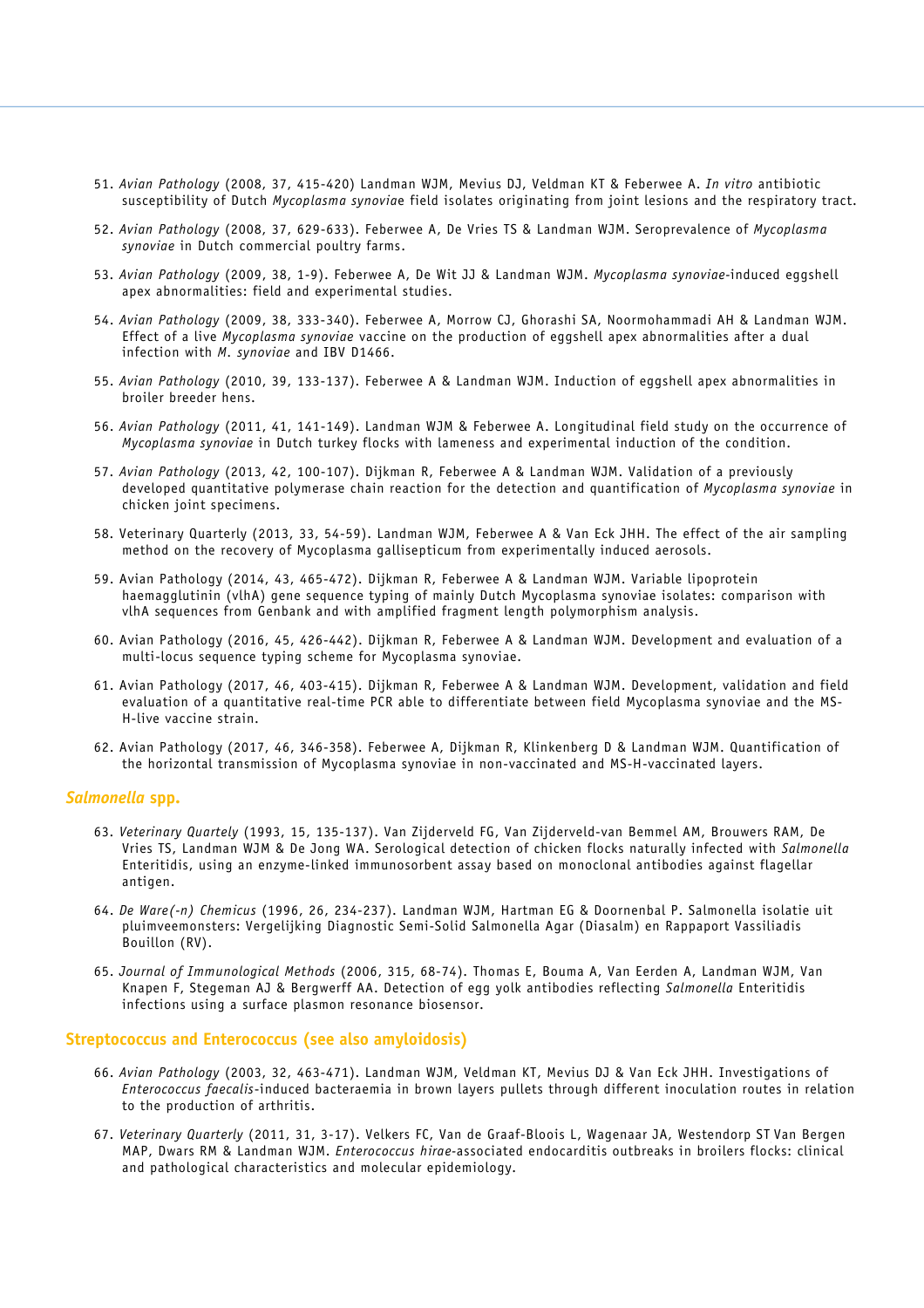- 68. *Avian Pathology* (2011, 40, 603-612). Kense MJ & Landman WJM. *Enterococcus cecorum* infections in broiler breeders and their offspring: molecular epidemiology.
- 69. *Veterinary Quarterly Corrigendum* (2012). Article: *Enterococcus hirae*-associated endocarditis outbreaks in broiler flocks: clinical and pathological characteristics and molecular epidemiology. Velkers FC, Van de Graaf-Bloois L, Wagenaar JA, Westendorp ST, Van Bergen MAP, Dwars RM & Landman WJM. Published in Veterinary Quartely. Volume 31, Issue 1, 2011, Pages 3-17. DOI: 10.1080/01652176.2011.570107.

## **Coccidiosis**

- 70. *Avian Pathology* (2003, 32, 391-401). Peek HW & Landman WJM. Resistance to anticoccidial drugs of Dutch avian *Eimeria* spp. field isolates originating from 1996, 1999 and 2001.
- 71. *Avian Diseases* (2004, 48, 68-76). Vermeulen B, Peek HW, Remon, JP & Landman WJM. The effect of ibuprofen on coccidiosis in broiler chickens.
- 72. *Tijdschrift voor Diergeneeskunde* (2004, 129, 210-214). Peek HW & Landman WJM. Gevoeligheidsprofielen van Spaanse, Duitse en Nederlandse *Eimeria* spp. Veldisolaten voor anticoccidiosemiddelen.
- 73. *Avian Diseases* (2006, 50, 434-439). Peek HW & Landman WJM. Higher incidence of *Eimeria* spp. field isolates sensitive for diclazuril and monensin associated with the use of live coccidiosis vaccination with Paracox™-5 in broiler farms.
- 74. *Animal Feed Science and Technology* (2009, 150, 151-159). Peek HW, Van der Klis JD, Vermeulen B & Landman WJM. Dietary protease can alleviate negative effects of a coccidiosis infection on production performance in broiler chickens.
- 75. *Veterinary Quarterly* (2011, 31, 143-161). Peek HW & Landman WJM. Coccidiosis in poultry: anticoccidial products, vaccines and other prevention strategies.
- 76. Veterinary Quarterly (2013, 33, 132-138). Peek HW, Halkes SBA, Mes JJ & Landman WJM. In vivo screening of four phytochemicals/extracts and a fungal immunomodulatory protein against an Eimeria acervulina infection in broilers.
- 77. Avian Pathology (2017, 46, 615–622). Peek HW, Ter Veen C, Dijkman R & Landman WJM. Validation of a quantitative Eimeria spp. PCR for fresh droppings of broiler chickens.

#### *Histomonas meleagridis* **and** *Parahistomonas wenrichi*

- 78. *Avian Pathology* (2005, 34, 505-508). Van der Heijden HMJF, McDougald LR & Landman WJM. High yield of parasites and prolonged *in vitro* culture of *Histomonas meleagridis*.
- 79. *Avian Pathology* (2006, 35, 330-334). Van der Heijden HMJF, Landman WJM, Greve S & Peek R. Genotyping of *Histomonas meleagridis* isolates based on Internal Transcribed Spacer-1 (ITS-1) sequences.
- 80. *Avian Diseases* (2007, 51, 986-988). Van der Heijden HMJF & Landman WJM. Improved culture of *Histomonas meleagridis* in a modification of Dwyer's medium.
- 81. *Avian Pathology* (2008, 37, 45-50). Van der Heijden HMJF & Landman WJM. *In vivo* effect of herbal products against *Histomonas meleagridis* in turkeys.
- 82. *Veterinary Parasitology* (2008, 154, 1-7). Van der Heijden HMJF & Landman WJM. *In vitro* effect of herbal products against *Histomonas meleagridis*.
- 83. *Parasitology Research* (2009, 106, 163–170). Mantini C, Dalia-Cornette J, Noda S, Van der Heijden HMJF, Capron M, Dei-Cas E, Landman WJM, Ohkuma M & Viscogliosi E. Molecular identification and phylogenetic relationships of trichomonad isolates of galliform birds inferred from nuclear small subunit rRNA gene sequences.
- 84. *Veterinary Parasitology* (2010, 171, 216–222). Van der Heijden HMJF, Stegeman A & Landman WJM. Development of a blocking-ELISA for the detection of antibodies against *Histomonas meleagridis* in chickens and turkeys.
- 85. *Tijdschrift voor Diergeneeskunde* (2011, 136, 410-416). Van der Heijden HMJF, De Gussem K & Landman WJM. Assessment of the antihistomonal effect of paromomycin and tiamulin.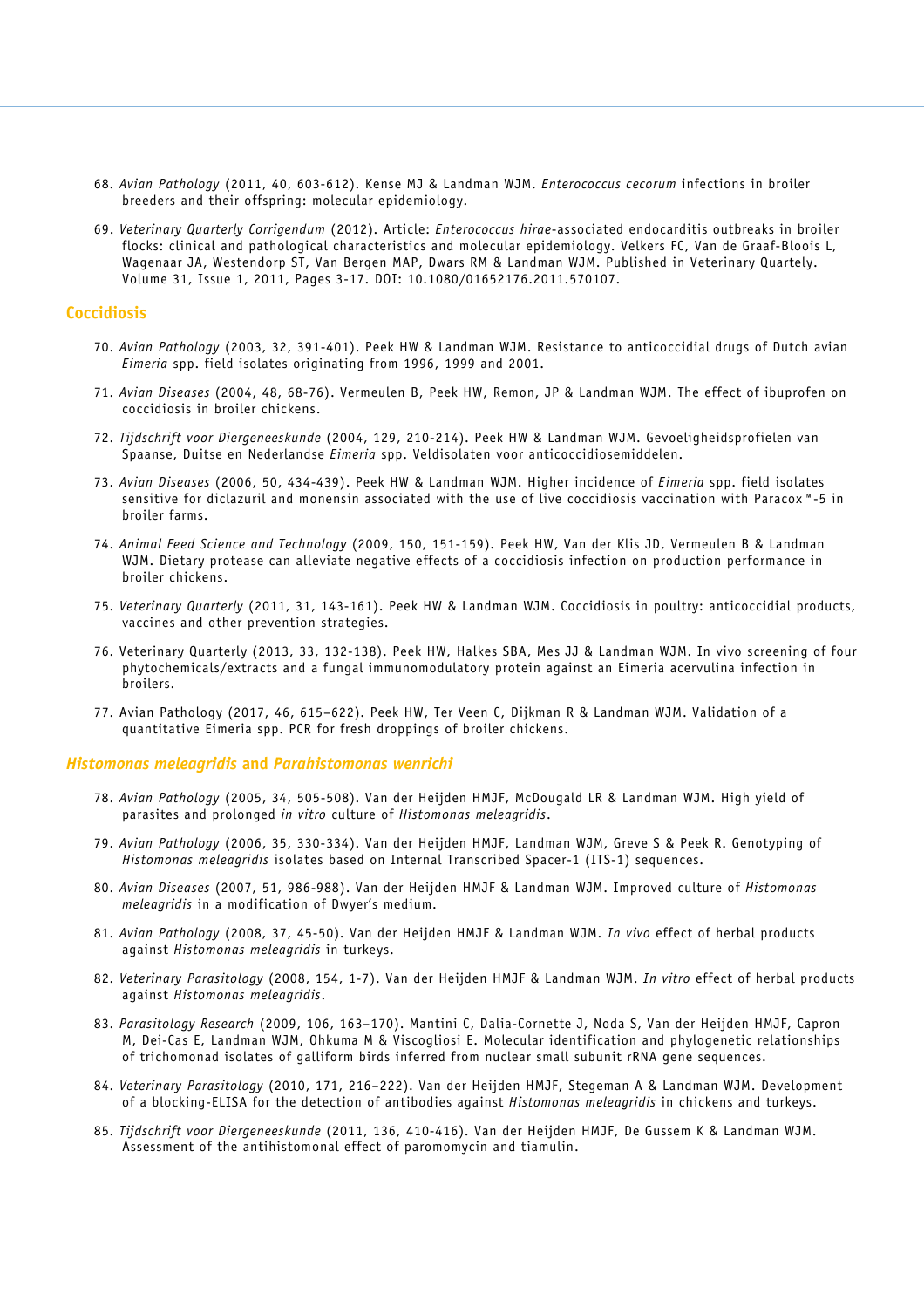- 86. *Avian Diseases* (2011, 55, 324-327). Van der Heijden HMJF & Landman WJM. High seroprevalence of *Histomonas meleagridis* in Dutch layer chickens.
- 87. *Avian Pathology* (2015, 44, 358-365). Landman WJM, Ter Veen C, Van der Heijden HMJF & Klinkenberg D. Quantification of parasite shedding and horizontal transmission parameters in *Histomonas meleagridis*-infected turkeys determined by real-time quantitative PCR.

#### *Tetratrichomonas gallinarum*

- 88. *Avian Pathology* (2016, 45, 465-477). Landman WJM, Molenaar RJ, Cian A, Van der Heijden HMJF, Viscogliosi E. Granuloma disease in flocks of productive layers caused by *Tetratrichomonas gallinarum*.
- 89. Veterinary Quarterly (2019, 39, 153-160). Landman WJM, Gantois N, Van Eck JHH, Van der Heijden HMJF, Viscogliosi E. Tetratrichomonas gallinarum granuloma disease in a flock of free range layers.

### *Dientamoeba fragilis*

90. *Journal of Clinical Microbiology* (2008, 46, 3270-3275). Bart A, Van der Heijden HMJF, Greve S, Speijer D, Landman WJM & Van Gool T. The intragenomic variation in the ITS-1 region of *Dientamoeba fragilis* as a molecular epidemiological marker.

### **Eye pathology**

- 91. *Avian Pathology* (1998, 27, 209-212). Landman WJM & Dwars RM. A cataract outbreak in broiler breeders.
- 92. *Avian Pathology* (1998, 27, 256-262). Landman WJM, Boeve MH, Van der Linde-Sipman JS & Gruys E. Keratoglobus-like lesion in the eyes of rearing broiler breeders.

#### **Housing and environment**

93. *British Poultry Science* (1996, 37, 55-62). Boshouwers FMG, Davelaar FG, Landman WJM, Nicaise E & Van den Bos J. Vertical temperature profiles at bird level in broiler houses.

#### **Others poultry**

- 94. *Veterinary Research* (2002, 33, 109-125). Zekarias B, Ter Huurne AA, Landman WJM, Rebel JM, Pol JM & Gruys E. Immunological basis of differences in disease resistance in the chicken.
- 95. *Poultry Science* (2009, 88, 1242-1249). Van der Sluis HJ, Dwars RM, Vernooij JMC & Landman WJM. Cloacal reflexes and uptake of fluorescein-labelled polystyrene beads in broiler chickens.
- 96. *Avian Pathology* (2013, 42, 55-59). Landman WJM, Matthijs MGR & Van Eck JHH. Success rates of intrauterine inoculations of layers via the vagina.
- 97. *Avian Pathology* (2021, 50, 61-77). Manders TTM, Matthijs MGR, Veraa S, Van Eck JHH & Landman WJM. Success rates of inoculation of the various compartments of embryonated chicken eggs at different incubation days.

#### **Ostriches**

- 98. *Avian Pathology* (2000, 29, 593-601). Landman WJM, Dwars RM, Keukens HJ & Berendsen BJA. Case report: polymyxin E-1 (colistin sulfate) (neuro-)intoxication in young ostriches (*Struthio camelus* ssp.).
- 99. *Tijdschrift voor Diergeneeskunde* (2001, 126, 484-487). Landman WJM & Bronnenberg RGG. *Libyostrongylus douglassii* uitbraak bij struisvogels (*Struthio camelus* ssp.) in Nederland: case report en literatuuroverzicht.

#### **Swine**

100. *Veterinary Microbiology* (2008, 127, 50-62). Weesendorp E, Landman WJM, Stegeman A & Loeffen WL. Detection and quantification of classical swine fever virus in air samples originating from infected pigs and experimentally produced aerosols.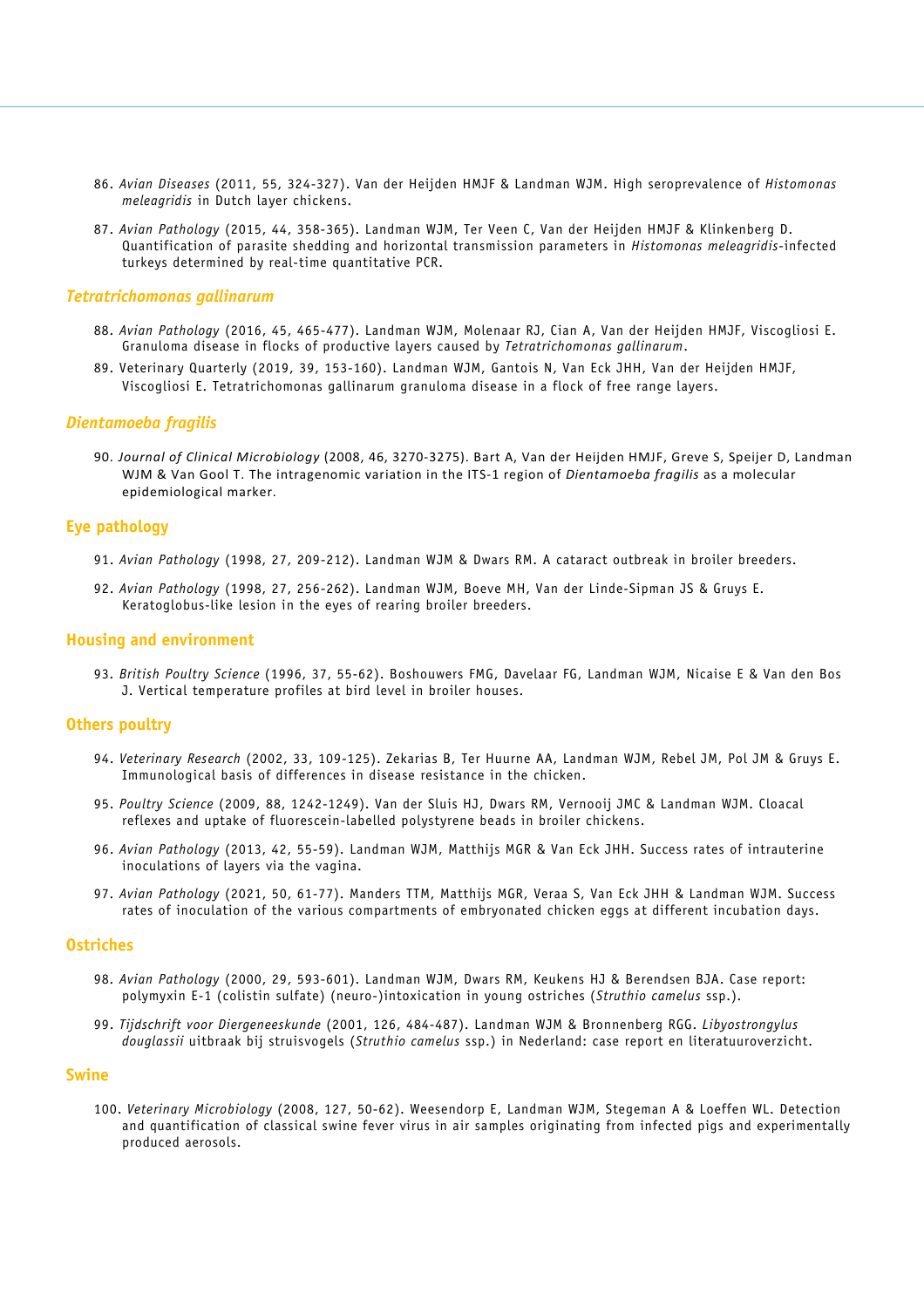#### **Humans**

- 101. *Amyloid: the Journal of Protein Folding Disorders*. (2001, 8, 202-214). Dezutter NA, Landman WJM, Jager PL, de Groot TJ, Dupont PJ, Tooten PC, Zekarias B, Gruys E & Verbruggen AM. Evaluation of 99mTc-MAMA-chrysamine G as an *in vivo* probe for amyloidosis.
- 102. *Cancer Immunology and Immunotherapy* (2004, 53, 799-808). Bloemendal HJ, De Boer HC, Koop EA, Van Dongen AJ, Goldschmeding R, Landman WJM, Logtenberg T, Gebbink MFBG & Voest EE. Activated vitronectin as a target for anticancer therapy with human antibodies.

## **Chapters in books & others**

### **Acute phase response and amyloidosis (see also** *M. synoviae* **& Enterococci)**

- 1. *Thesis* (1998) ISBN 90-393-1667-8, Utrecht University, Utrecht, the Netherlands. Landman W.J.M. Amyloid arthropathy in chickens.
- 2. Facultad de Ciencias Veterinarias, Universidad Nacional de la Plata, 2002. Indicadores tempranos de infección by E. Gruys & W.J.M. Landman. In: Introducción a la inmunobiologia (CD-ROM). E.F.F. Pennimpede, C.M. Gómez & N.O. Stanchi (eds). Facultad de Ciencias Veterinarias, Universidad de la Plata, Buenos Aires, Argentina.

#### **Streptococcus and Enterococcus (see amyloidosis)**

3. CAB *International, 2002.* Streptococcus and enterococcus in poultry by W.J.M. Landman. In: Animal Health and Production Compendium (CD-ROM). Wallingford, UK: CAB *International*.

## **Musculoskeletal disorders**

- 4. *Tijdschrift voor Diergeneeskunde* (1999, 124, 512). Landman WJM. Problem with swollen, painful legs in broilers.
- 5. *Diergeneeskundig Memorandum* (December, 2002). Landman WJM & Souman R. Locomotiestoornissen bij de kip: een overzicht.

#### **Editorials**

- 6. *Veterinary Quarterly* (2012, 32, 121-122). Landman WJM. The downside of broiler vaccination.
- 7. *Avian Pathology* (2014, 43, 2-8). Landman WJM. Is *Mycoplasma synoviae* outrunning *M. gallisepticum*? A viewpoint from the Netherlands.
- 8. *Avian Pathology* (2017, 46, 237-241). Landman WJM & Van Eck JHH. Coligranulomatosis (Hjärre and Wramby's disease) reconsidered.

#### **Letter to the editor**

- 9. *Avian Diseases* (2014, 58, 343-344). Landman WJM & Van Eck JHH. Subject ''An experimental infection model for *Escherichia coli* egg peritonitis in layer chickens'' published in Avian Diseases, 58(1):25–33. 2014.
- 10. *Avian Pathology* (2018, 47, 5, 437-439). Landman WJM & Van Eck JHH. Response to letter to the editor titled "Do we really need to reconsider coligranulomatosis (Hjärre & Wramby's disease) in poultry?"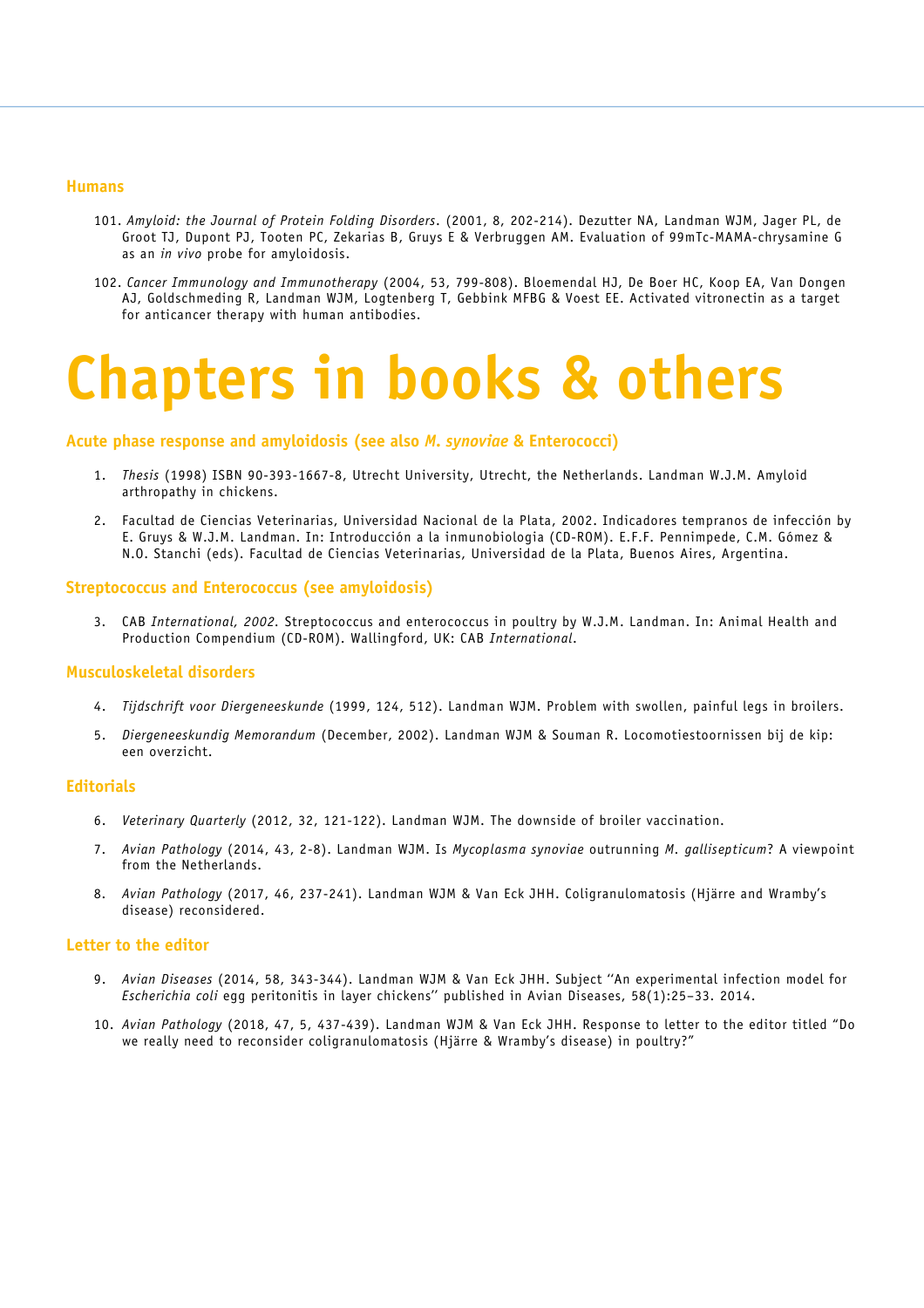# **Proceedings**

## **Acute phase response and amyloidosis (see also** *M. synoviae* **& Enterococci)**

- 1. *Proceedings of the 46th Western Poultry Disease Conference*, Sacramento, California, USA, March 1-4, 1997, pp. 76- 77. Landman WJM, Gruys E, Sletten K. Amyloid arthropathy in chickens.
- 2. *European Journal of Veterinary Pathology* (1996) Vol. 2, Supplementum, July, p. 35. Gruys E, Landman WJM, Peperkamp NHMT, Hulskamp-Koch CAM, Tooten PCJ, Sletten K. Amyloid arthropathy in poultry.
- 3. *Proceedings of the VIII International Symposium on Amyloidosis*, Rochester, Minnesota, USA, August 7-11, 1998, pp. 157. Landman WJM, Van den Bogaard AEJM, Gielkens ALJ, Ovelgönne JH, Gruys E. Bacterial etiology of AAamyloid-arthropathy in chickens.
- 4. *Proceedings of the VIII International Symposium on Amyloidosis*, Rochester, Minnesota, USA, August 7-11, 1998, p. 157. Ovelgönne JH, Landman WJM, Gielkens ALJ, Peeters BP, Gruys E. Two breeds of chickens with striking difference in susceptibility to develop AA-amyloidosis appear to have identical SAAs.
- 5. *Proceedings of the VIII International Symposium on Amyloidosis*, Rochester, Minnesota, USA, August 7-11, 1998, p. 155. Toussaint MJM, Heegaard PMH, Lampreave F, Ovelgönne JH, Landman WJM, Gruys E. Elevated levels of Serum Amyloid A (SAA) in pigs are related to acute phase reaction and can be used for assessment of animal health.
- 6. *Proceedings van de Nederlandse Pathologendagen,* De Reehorst, Ede, the Netherlands, April 2-3, 1998, pp. 125. Ovelgönne JH, Toussaint MJM, Landman WJM, Peeters BP, Gielkens ALJ, Gruys E. SAA, AA-amyloidosis and other acute phase proteins in comparative pathology.
- 7. *Pathology, Research and Practice* (1998, 194, 297). Ovelgönne JH, Landman WJM, Gielkens ALJ, Peeters BP, Gruys E. Two breeds with striking difference in susceptibility to develop AA-amyloidosis appear to have identical serum amyloid-A proteins.
- 8. *Proceedings of the 10 th International Conference on Production Diseases in Farm Animals*, Utrecht, the Netherlands, August 24-28, 1998, pp. 72-87. Gruys E, Toussaint MJM, Landman WJM, Tivapasi MT, Chamanza R, Van Veen L. Infection, inflammation and stress inhibit growth and do increase feed conversion, Mechanisms and assessment of the processes.
- 9. *Proceedings of the 48th Western Poultry Disease Conference*, Vancouver, Canada, April 24-27, 1999, p. 83. Landman WJM, Mekkes DR, Veldman KT, Mevius DJ, Chamanza R, Doornenbal P, Gruys E. Pathogenesis of arthropathic and amyloidogenic *Enterococcus faecalis* infections in brown layers.
- 10. *Proceedings of the 48th Western Poultry Disease Conference*, Vancouver, Canada, April 24-27, 1999, pp. 122-123. Landman WJM, V.d. Bogaard AEJM, Gielkens ALJ, Ovelgönne JH, Gruys E. Bacterial etiology of AA-amyloidarthropathy in chickens.
- 11. *Amyloid and amyloidosis*, Kyle RA, Gertz MA eds. Parthenon, New York (1999, 390-392). Ovelgönne JH, Landman WJM, Van den Bogaard AEJM, Tooten PCJ, Gielkens ALJ, Peeters BP, Gruys E. Two breeds of chicken with different susceptibility to an amyloidogenic strain of *Enterococcus faecalis* appear to have identical SAAs. *The Proceedings of the VIIIth (1998) International Symposium on Amyloidosis*, Rochester, Minnesota, USA, August 7-11.
- 12. *Jaarboek Nederlandse Vereniging voor Reumatologie* (1999, 33). Landman WJM, Ovelgönne, Gruys E. Gewrichtsamyloïdose bij de kip als bijzondere complicatie van chronische *Enterococcus faecalis* (poly)arthritis, een moleculaire studie naar de bacterie en naar de locale vorming van het amyloïd.
- 13. *Proceedings van de Nederlandse Pathologendagen*, De Reehorst, Ede, the Netherlands, April 13-14, 2000, p. 98. Zekarias B, Landman WJM, Tooten PCJ, Gruys E. Leukocyte responses in two breeds of layer chicken that differ in susceptibility to induced-amyloid arthropathy.
- 14. *Nederlands Tijdschrift voor Geneeskunde* (2000, 144, 1197). Landman WJM, Ovelgönne JH, Gruys E. Gewrichtsamyloïdose bij de kip als bijzondere complicatie van chronische *Enterococcus faecalis* (poly)arthritis, een moleculair onderzoek naar de bacterie en naar de lokale vorming van het amyloïd.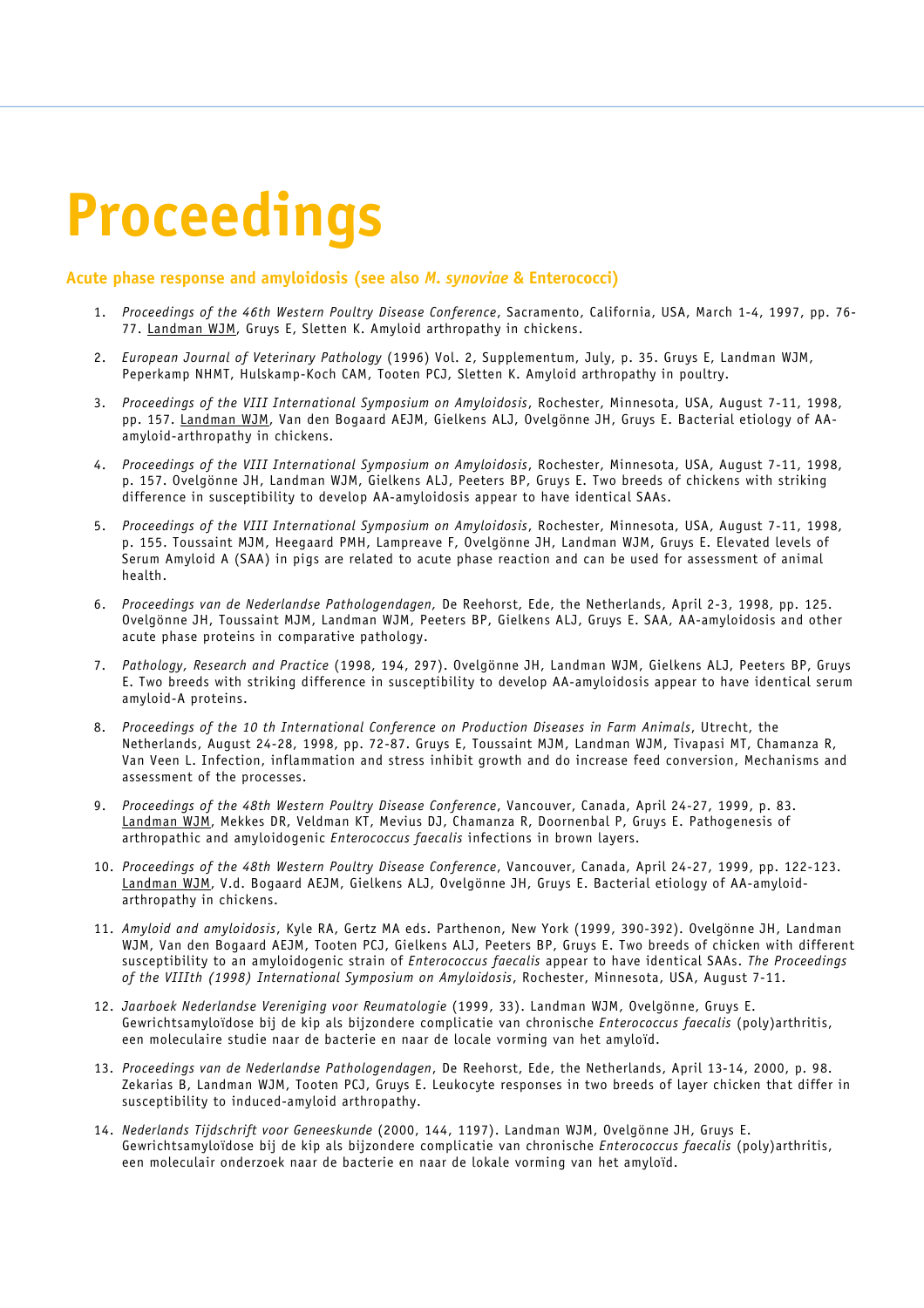- 15. Proceedings of 18<sup>th</sup> European Meeting of the European Society of Veterinary Pathology, Amsterdam, the Netherlands, 19-22 September, 2000, p. 40. Zekarias B, Landman WJM, Tooten PCJ, Ter Huurne AAHM, Gruys E. Leukocyte responses in two layer chicken breeds that differ in susceptibility to amyloid arthropathy.
- 16. *XXI World's Poultry Congress, Annual Meeting of the Poultry Science Association and 6th International Symposium on Marek's Disease. Abstracts and Proceedings* (CD-Rom), Montreal, Canada, August 20-24, 2000, P17 Immunology Poster. Zekarias B, Landman WJM, Tooten PCJ, Ter Huurne AAHM, Gruys E. Leukocyte responses in two layer chicken breeds that differ in susceptibility to induced-amyloid arthropathy.
- 17. *Proceedings of the XII International Congress of the World Veterinary Poultry Association*, Cairo, Egypt, September 17-21, 2001, (Postponed to 28 January-1 February 2002), p. 222. Steentjes A, Veldman KT, Mevius DJ, Landman WJM. Unilateral amyloid arthropathy in broiler breeders.
- 18. *Archiv für Geflügelkunde, Proceedings of the 11th European Poultry Conference,* Bremen, Germany, September 6-10, 2002, band 66, special issue, p. 53. Landman WJM. Amyloid arthropathy in chickens.
- 19. *Proceedings of the 11th European Poultry Conference,* Bremen, Germany, September 6-10, 2002 (CD-ROM). Landman WJM. Amyloid arthropathy in chickens: an update.
- 20. *Proceedings of the 3r d European Colloquium on Food Safety and Acute Phase Proteins*, Doorn, the Netherlands 2002; 3: 72. Upragarin N Landman WJM Van Asten AJAM Toussaint MJM Van Ederen AM, Gruys E. Serum Amyloid A (SAA) mRNA and protein expression in primary culture chicken synoviocytes.
- 21. *Proceedings of the XIII Congress of the World Veterinary Poultry Association*, Denver, USA, July 19-23, 2003, p. 185. Upragarin N, Landman WJM, Van Asten AJAM, Toussaint MJM, Van Ederen AM, Gruys E. Acute phase serum amyloid A production by chicken synovial fibroblasts.
- 22. *Proceedings of the XIII Congress of the World Veterinary Poultry Association*, Denver, USA, July 19-23, 2003, p. 202. Landman WJM, Feberwee A, Van Eck JHH. Aerosolization of *Mycoplasma synoviae* compared to *M. gallisepticum* and *Enterococcus faecalis*.
- 23. *Proceedings of the International Conference on Avian Nutritional and Metabolic Disorders*, Nanjing, China, April 14- 17, 2006, pp. 21-32. Landman WJM. Amyloid arthropathy: a metabolic disease?

#### **Aerosols**

- 24. *Proceedings of the XII International Congress of the World Veterinary Poultry Association,* Cairo, Egypt, September 17-21, 2001 (Postponed to 28 January-1 February 2002), p. 328. Landman WJM, Veldman KT, Mevius DJ, Van Eck JHH. Aerosol transmission of arthropathic and amyloidogenic *Enterococcus faecalis*.
- 25. *Proceedings of the XVth World Veterinary Poultry Association Congress,* Beijing, China, September 10-15, 2007. p. 403. Corbanie EA, Remon JP, Van Reeth K, Landman WJM, Van Eck JHH, Vervaet C. Development of a dry powder vaccine for mass vaccination of poultry.
- 26. *Proceedings of the XVth World Veterinary Poultry Association Congress,* Beijing, China, September 10-15, 2007, p. 281. Corbanie EA, Van Eck JHH, Remon JP, Vervaet C, Landman WJM. Vaccination of broiler chickens with dry powder vaccines as an alternative for liquid spray and aerosol vaccination.
- 27. *Proceedings of the 74 Fachgespräch (Programm und Kurzfassung)*, Hannover, Germany, May 15 16, 2008, p. 17. Corbanie EA, Van Eck JHH, Remon JP, Vervaet C, Landman WJM. Vaccination of broiler chickens with dry powder vaccines as an alternative for liquid spray and aerosol vaccination.
- 28. *Proceedings of the 2n d Global Congress on Vaccine,* Boston, USA, December 7-9, 2008, O51. Corbanie EA, Van Eck JHH, Remon JP, Vervaet C, Landman WJM. Vaccination of broiler chickens with dry powder vaccines as an alternative for liquid spray and aerosol vaccination.
- 29. *Proceedings of the XVIth World Veterinary Poultry Association Congress,* Marrakesh, Marokko, November 8-12, 2009, p. 403. Zhao Y, Aarnink AJA, Koerkamp PWGG, De Jong MCM, Doornenbal P, Huynh TTT, Landman WJM. Assessment of the efficiency of four air bio-samplers after aerosolization of *Enterococcus faecalis* suspensions: a preliminary study.
- 30. *Proceedings of the 59th Western Poultry Disease Conference*, Vancouver, Canada, April 19-21, 2010, pp. 125-132. Zhao Y, Aarnink AJA, Koerkamp PWGG, de Jong MCM, Doornenbal P, Huynh TTT, Landman WJM. Assessment of the efficiency of four air bio-samplers after aerosolization of *Enterococcus faecalis* suspensions: a preliminary study.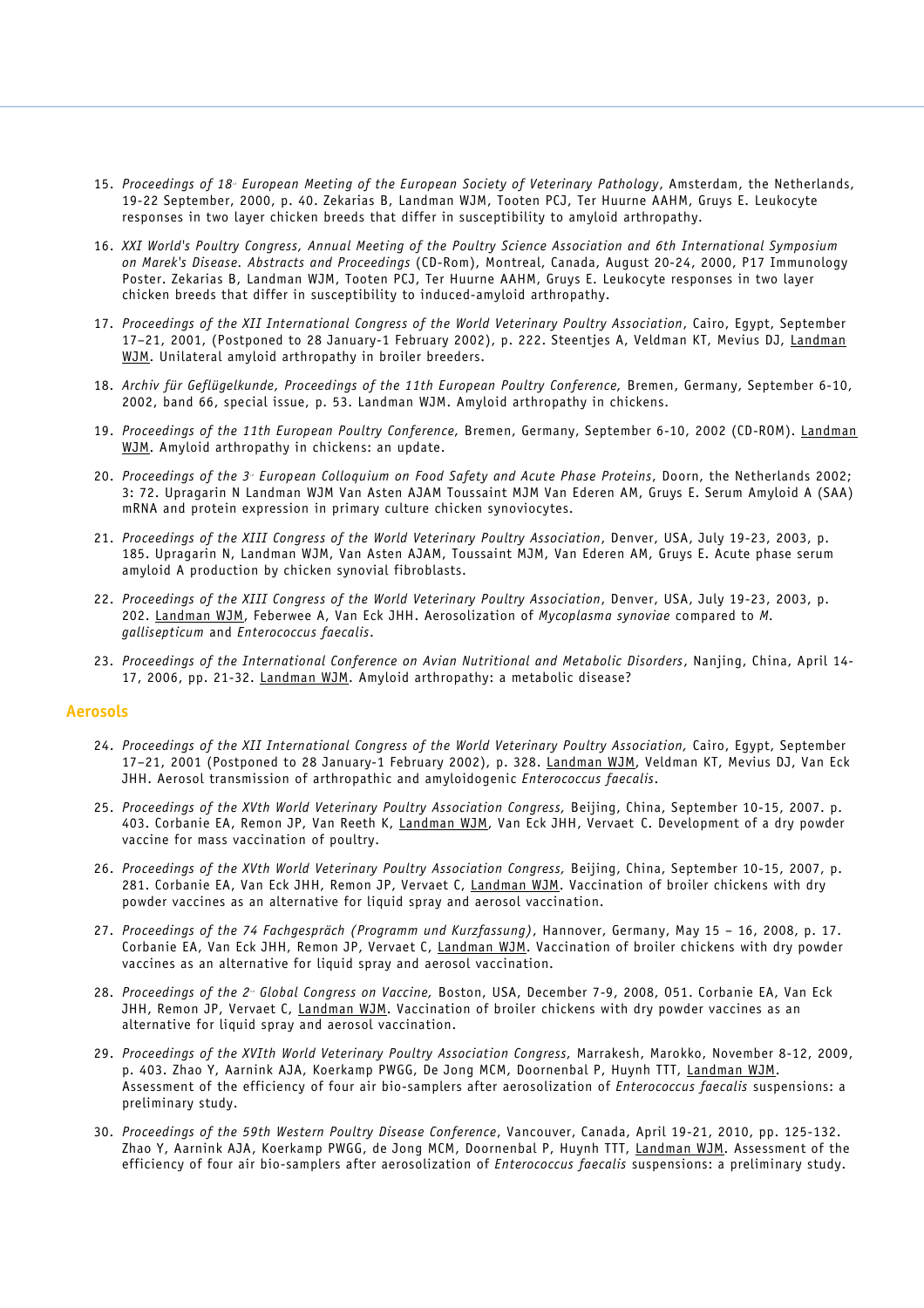- 31. *Proceedings of BIT's 3r d Annual World Vaccine Congress*, Beijing, China, March 23-25, 2011, p. 232. Landman WJM, Huyge K, Vervaet C, Van Eck JHH, Remon JP. Mass vaccination of poultry using powder vaccines.
- 32. *Proceedings of the XVIIth World Veterinary Poultry Association Congress,* Cancún, Mexico, August 14-18, 2011, pp. 562-566. Huyge K, Van Eck JHH, Vervaet C, Remon JP, Landman WJM. Comparison of Newcastle disease powder vaccines with liquid vaccines in broilers considering the humoral response and vaccinal reaction.
- 33. *Proceedings of the XIXth World Veterinary Poultry Association Congress*, Cape Town, South Africa, September 7-11, 2015. Landman WJM, Huyge K, Remon JP, Vervaet C, Van Eck JHH. Feasability to decrease adverse vaccinal reactions by replacing coarse spray by dry powder Newcastle Disease vaccination (poster).
- 34. *Proceedings of the 93 Fachgespräch über Geflügelkrankheiten (DVG)*, Hannover, Germany, October 26–27, 2017, pp. 3-4. Landman WJM, Vervaet C, Remon JP, Huyge K & Van Eck JHH. Primary Newcastle disease vaccination of broilers: comparison of the antibody seroresponse and adverse vaccinal reaction after eye–nose drop or coarse spray application, and implication of the results for a previously developed coarse dry powder vaccine.

## **Avian influenza**

35. *Proceedings of the XVIIth World Veterinary Poultry Association Congress,* Cancún, Mexico, August 14-18, 2011, pp. 610-613. Kense MJ, Landman WJM. Outbreak of avian influenza H6N1 and pathogenicity study.

## **Avian leukosis virus**

- 36. *Proceedings of the International Symposium on ALV-J and Other Avian Retroviruses*. Rauischholzhauzen, Germany, 5-8 June, 2000, pp. 141-151. Koch G, Van der Velde J, Hartog L, Gielkens ALJ, Landman WJM. Horizontal and vertical transmission of ALV-J and ALV-A in broiler breeder chickens.
- 37. *Zeszyty Naukowe Akademii Rolniczej We Wroclawiu, nr. 376, Konferencje XXV* (Proceedings), 2000, Wroclaw, Poland. Landman WJM, Koch G. Diagnosis and eradication of avian leukosis virus J.
- 38. *Proceedings of the XII International Congress of the World Veterinary Poultry Association,* Cairo, Egypt, September 17–21, 2001 (Postponed to 28 January-1 February 2002), p. 164. Koch G, Van der Velde J, Hartog L, Gielkens ALJ, Landman WJM. Horizontal and vertical transmission of ALV-J and ALV-A virus in broiler breeder chickens.
- 39. *Proceedings of the XII International congress of the World Veterinary Poultry association*, Cairo, Egypt, September 17–21, 2001 (Postponed to 28 January-1 February 2002), p. 166. Landman WJM, Post J, Boonstra-Blom A, Elbers ARW, Koch G. Effect of an *in ovo* infection with a Dutch avian leukosis virus subgroup J isolate on the growth and immunological performance of SPF broiler chickens.
- 40. *Proceedings of the XII International congress of the World Veterinary Poultry association*, Cairo, Egypt, September 17–21, 2001 (Postponed to 28 January-1 February 2002), p. 167. Landman WJM, Nieuwenhuisen-Van Wilgen JL, Koch G, Dwars RM, Ultee A, Gruys E. Avian leukosis subgroup J *in ovo* infected SPF broilers harbour the virus in their feathers and show feather abnormalities.

## **Infectious bronchitis virus**

- 41. *Proceedings of the XIII Congress of the World Veterinary Poultry Association*, Denver, USA, July 19-23, 2003, p. 69. Matthijs MGR, Van Eck JHH, Landman WJM, Stegeman A. Colibacillosis inducing ability of Massachusetts type IB vaccin and field virus in commercial broilers.
- 42. *Proceedings of the 54th Western Poultry Disease Conference*, Vancouver, Canada, April 25-27, 2005, pp. 105-107. Landman WJM, Dwars RM, De Wit JJ. High incidence of false layers in (re)production hens supposedly attributed to a juvenile infectious bronchitis virus infection.
- 43. *Proceedings of the 14th World Veterinary Poultry Association Congress*, Istanbul, Turkey, August 22-26, 2005, pp. 369,. Landman WJM, Dwars RM, De Wit JJ. High incidence of false layers in (re)production hens supposedly attributed to a juvenile infectious bronchitis virus infection.

## **Infectious laryngotracheitis virus**

44. *Proceedings of the 74 Fachgespräch (Programm und Kurzfassung)*, Hannover, Germany, May 15–16, 2008, p. 23. Heijmans JF, Wigger R, De Wit JJ, Landman WJM. An epizootic of infectious laryngotracheitis in the Netherlands.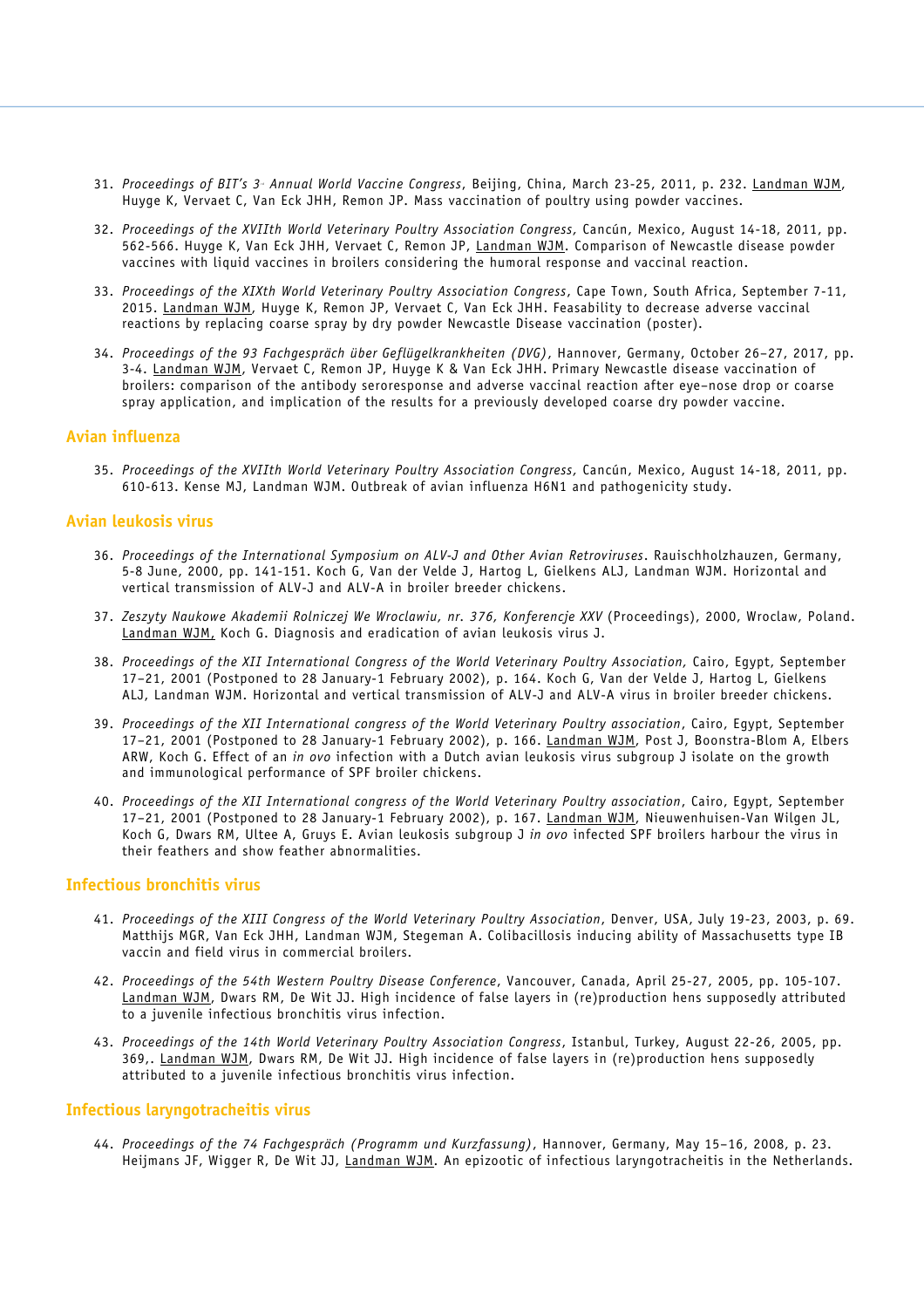- 45. *Proceedings of the XVIth World Veterinary Poultry Association Congress,* Marrakesh, Marokko, November 8-12, 2009, p. 256. Wigger RAHM, De Witt JJ, Landman WJM. An epizootic of laryngotracheitis in the Netherlands.
- 46. Proceedings of the 88 Fachgespräch über Geflügelkrankheiten, Hannover, Germany, April 23-24, 2015, pp. 12-14. Landman WJM. Infectious laryngotracheitis outbreaks in the Netherlands: a man-made disease?

### **Marek's disease**

- 47. Proceedings of the XIII Congress of the World Veterinary Poultry Association, Denver, USA, July 19-23, 2003, pp. 102-103. Landman WJM, Verschuren, SBE, Doornenbal P, Flemming C, Wagenaar JA. Retro- and prospective analysis of Marek's disease outbreaks: titration of Marek's disease cell-associated vaccine virus (CVI 988) and bacterial contamination of vaccine ampoules and reconstituted vaccine from Dutch hatcheries.
- 48. Proceedings of the XVth World Veterinary Poultry Association Congress, Beijing, China, September 10-15, 2007, p. 441. Wellenberg GJ, Brinkhof J, Landman WJM. The development of Taqman real-time PCR assays for the quantitative detection of Marek's disease virus type 1 (MDV-1), Rispens CV1988 ans HVT DNA in white blood cells, organs and feathers of chickens.
- 49. 1st Congress of the European Association of Veterinary Laboratory Diagnosticians, Dronten, the Netherlands, 15- 17 September, 2010. Wellenberg GJ, Landman WJM. Quantitative Taqman real-time PCR tests for the detection of MDV-1, Rispens CVI988 and HVT DNA in white blood cells, organs and feathers of chickens.
- 50. Proceedings of the Amevea XXXII Seminario Avícola Internacional, Bogotá, Colombia, April 17-19, 2013. Landman WJM. Enfermedad de Marek: énfasis en aspectos prácticos de vacunación.
- 51. Proceedings of the 87 Fachgespräch über Geflügelkrankheiten, Hannover, Germany, November 6-7, 2014, pp. 37- 41. Landman WJM. Marek's disease: focus on the practical aspects of vaccination.
- 52. Proceedings of the 11th International Symposium on Marek's Disease and Avian Herpesviruses, Tours, France, July 6-9, 2016, p. 53. Landman WJM. Marek's disease: focus on the practical aspects of vaccination.
- 53. Proceedings of the XXV World's Poultry Conference, Beijing, China, September 5-9, 2016, p. 484. Landman WJM. Marek's disease: focus on the practical aspects of vaccination.
- 54. Proceedings of the XXth World Veterinary Poultry Association Congress, Edinburgh, UK, September 4-8, 2017, p. 252. Landman WJM. Marek's disease: focus on the practical aspects of vaccination.

#### *Brachyspira* **spp.**

- 55. *Proceedings of the 2nd International Conference on Colonic Spirochaetal Infections in Animals and Humans,* Barony Castle, Eddleston, Scotland, United Kingdom, 2–4 April 2003; Abstract 16. Wagenaar JA, Van Bergen MAP, Van der Graaf L, Landman WJM. Free-range chickens show a higher incidence of brachyspira infections in the Netherlands.
- 56. *Proceedings of the 4th International Conference on Colonic Spirochaetal Infections in Animals and Humans*. Prague, Czech Republic, May 20-22, 2007, p 36. Feberwee A, Hampson DJ, Phillips ND, La T, Van der Heijden HMJF, Wellenberg GJ, Landman WJM. Suvery of *Brachyspira* spp. in Dutch Poultry and the Isolation of a *Brachyspira hyodysenteriae*-like Spirochaete.
- 57. *Proceedings of the XVth World Veterinary Poultry Association Congress,* Beijing, China, September 10-15, 2007, p. 260. Feberwee A, Hampson DJ, Phillips ND, La T, Van der Heijden HMJF, Wellenberg GJ, Landman WJM. Suvery of *Brachyspira* spp. in Dutch Poultry and the Isolation of a *Brachyspira hyodysenteriae*-like Spirochaete.
- 58. *Proceedings of the 74 Fachgespräch (Programm und Kurzfassung)*, Hannover, Germany, May 15–16, 2008, p. 9. Feberwee A, Hampson DJ, Phillips ND, La T, Van der Heijden HMJF, Wellenberg GJ, Landman WJM. Survey of *Brachyspira* spp. in Dutch Poultry and the isolation of a *Brachyspira hyodysenteriae*-like spirochaete.
- 59. *Proceedings of the International Conference on Colonic Spirochaetal Infections in Animals and Humans*, León, Spain, 8-10<sup>t</sup> June, 2009, p 57. Feberwee, A, Landman W.J.M. Occurrence of *Brachyspira intermedia* and *B*. *pilosicoli* associated with production losses and/or diarrhoea in Dutch poultry.
- 60. *Proceedings of the XVIth World Veterinary Poultry Association Congress,* Marrakesh, Marokko, November 8-12, 2009, p. 185. Feberwee A, Landman WJM. The occurrence of *Brachyspira* spp. in Dutch poultry farms associated with a history of clinical signs of avian intestinal spirochaetosis (AIS).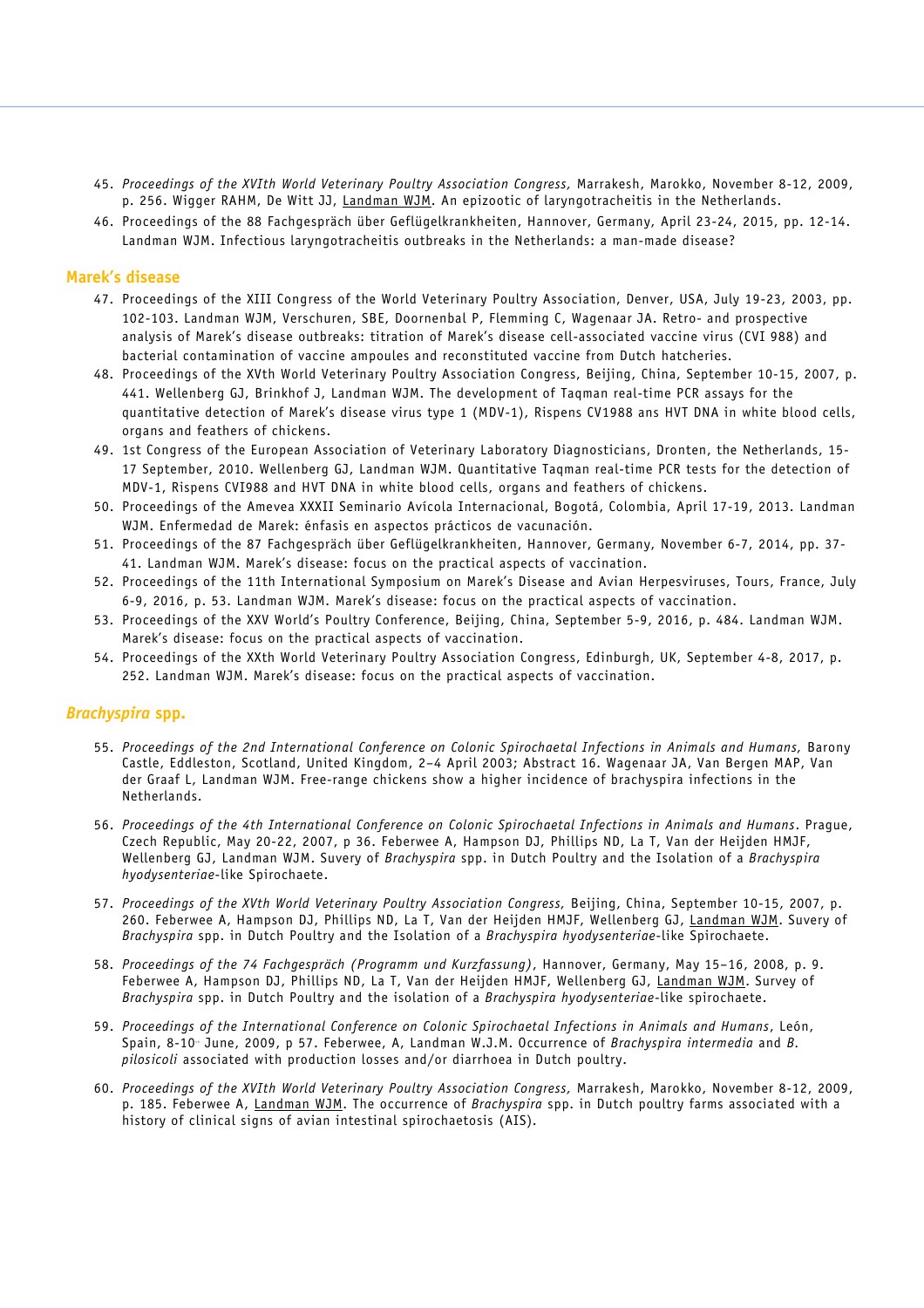## *Escherichia coli*

- 61. Proceedings of the XVth World Veterinary Poultry Association Congress, Beijing, China, September 10-15, 2007, p. 505. Dwars RM, Matthijs MGR, Landman WJM, Vervelde A. Progression of lesions in the respiratory tract of broilers after single infection with Escherichia coli compared to superinfection with E. coli after infection with infectious bronchitis virus.
- 62. Proceedings of the XVIth World Veterinary Poultry Association Congress, Marrakesh, Marokko, November 8-12, 2009, p. 397. Landman WJM, Heuvelink A, Van Eck JHH. Induction of Escherichia coli peritonitis in layers.
- 63. Proceedings of the 59th Western Poultry Disease Conference Vancouver, Canada, April 19-21, 2010, pp. 66-69. Landman WJM Heuvelink A, Van Eck JHH. Induction of Escherichia coli peritonitis in layers.
- 64. Proceedings of the 78 Fachgespräch (Programm und Kurzfassung), Hannover, Germany, May 6–7, 2010, p. 19. (DVG Referatesammlung p. 138). Landman WJM, Heuvelink A, Van Eck JHH. Induction of Escherichia coli peritonitis in layers.
- 65. Proceedings of the XVIIth World Veterinary Poultry Association Congress, Cancún, Mexico, August 14-18, 2011, pp. 641-646. Boelm GJ, Heuvelink A, Landman WJM. Induction of Escherichia coli peritonitis in layers and the preventive effect of inactivated E. coli autovaccines.
- 66. ECMIS 2011: E. coli and the mucosal immune system, Gent, Belgium, July 2-5, 2011, p. 39. Matthijs MGR, Vervelde L, Van Eck JHH, Landman WJM. Investigations into the (immunological) mechanisms responsible for enhanced colibacillosis susceptibility in broilers after infectious bronchitis virus infection.
- 67. ECMIS 2011: E. coli and the mucosal immune system, Gent, Belgium, July 2-5, 2011, p. 50. Boelm GJ, Landman WJM. The preventive effect of Escherichia coli autovaccines.
- 68. ECMIS 2011: E. coli and the mucosal immune system, Gent, Belgium, July 2-5, 2011, p. 61. Landman WJM, Boelm GJ. Aerosolization of Escherichia coli under various climatic conditions.
- 69. ECMIS 2011: E. coli and the mucosal immune system, Gent, Belgium, July 2-5, 2011, p. 62. Landman WJM, Heuvelink A, Van Eck JHH. Development of an animal model for Escherichia coli peritonitis in layers.
- 70. Proceedings of the XVIIth World Veterinary Poultry Association Congress, Cancún, Mexico, August 14-18, 2011, pp. 658-662. Matthijs MGR, Polak VG, Van Eck JHH, Landman WJM. The effect of anti-inflammatory drugs and anti-oxidants on Escherichia coli lesions induced after an infection with infectious bronchitis virus in broilers.
- 71. Proceedings of the 81 Fachgespräch über Geflügelkrankheiten (Programm und Kurzfassung), Hannover, Germany, November 3–4, 2011, pp. 7-8. Matthijs MGR, Vervelde L, Van Eck JHH, Landman WJM. Investigations into the (immunological) mechanisms responsible for enhanced colibacillosis susceptibility in broilers after infectious bronchitis virus infection.
- 72. Proceedings of the 81 Fachgespräch über Geflügelkrankheiten (Programm und Kurzfassung), Hannover, Germany, November 3-4, 2011, pp. 11-12. Feberwee A, Boelm GJ, Landman WJM. Autovaccine efficacy: the example of Mycoplasma synoviae and Escherichia coli autovaccines.
- 73. Proceedings of the XIII Seminario Internacional de Patología y Producción Avícola, Reñaca-Viña del Mar, Chile, November 21-23, 2012, pp. 31-32. Landman WJM, Boelm GJ, Heuvelink AE, Van Eck JHH. Reproduction of the Escherichia coli peritonitis syndrome in laying hens and its prevention using inactivated E. coli autovaccines.
- 74. Proceedings of the XVIIIth World Veterinary Poultry Association Congress, Nantes, France, August 19-23, 2013, pp. 193. Landman WJM, Butter R, Boelm GJ, Dijkman R. Molecular epidemiology of Avian Pathogenic Escherichia coli isolates originating from outbreaks of E. coli peritonitis syndrome in productive hens.
- 75. Proceedings of the 87 Fachgespräch über Geflügelkrankheiten, Hannover, Germany, November 6-7, 2014, pp. 9- 13. Landman WJM, Buter R, Dijkman R, Van Eck JHH. Escherichia coli peritonitis syndrome in laying chickens in the Netherlands: clinical and pathological features, incidence and economic impact, and molecular typing of avian pathogenic E. coli involved.
- 76. Proceedings of the XIXth World Veterinary Poultry Association Congress, Cape Town, South Africa, September 7- 11, 2015, pp. 147-148. Landman WJM, Van Eck JHH. Escherichia coli peritonitis syndrome in laying chickens in the Netherlands: incidence and economic impact.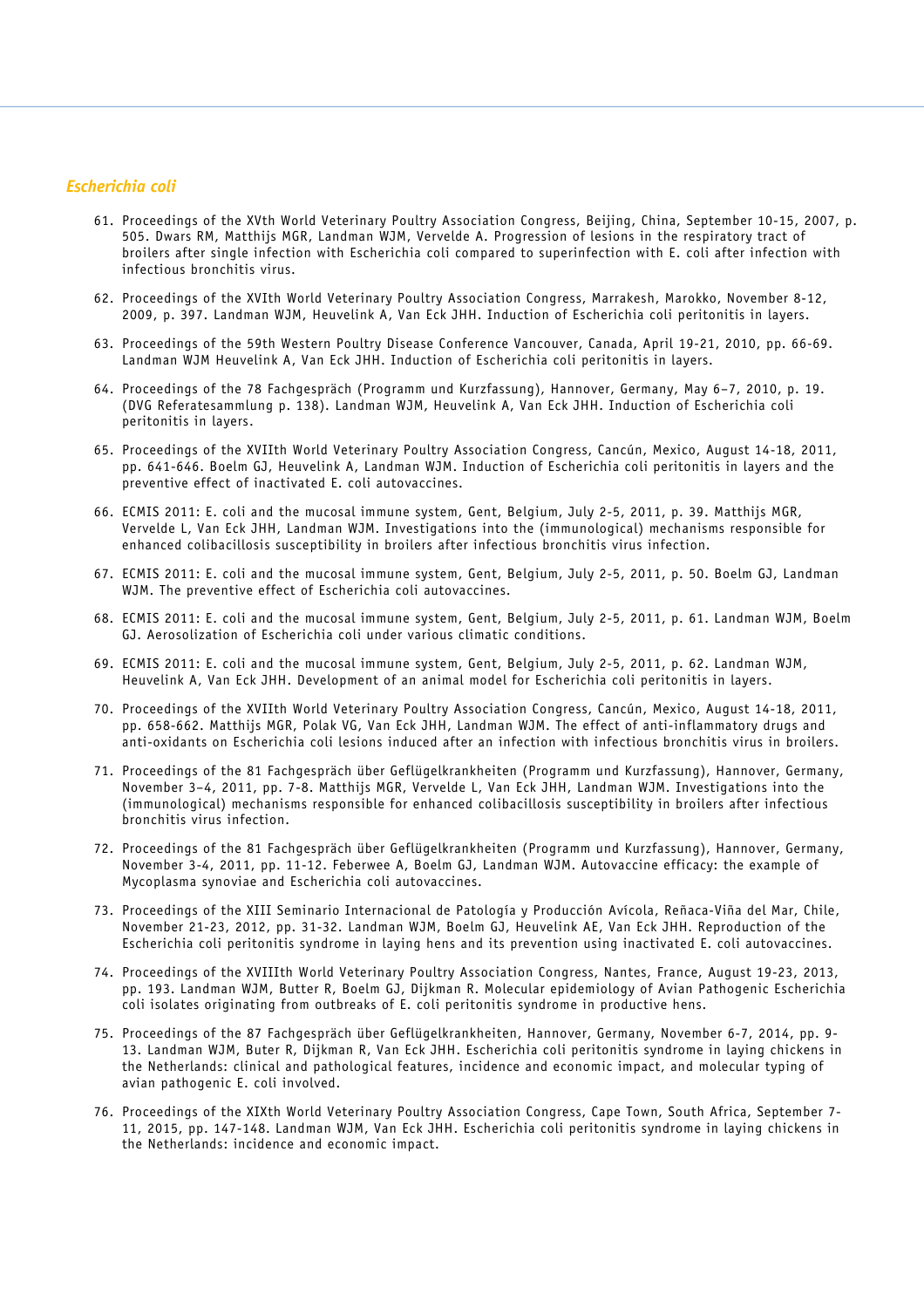- 77. Abstract Book Avian Forum Asia Merial, Sheraton Grande Tokyo Bay, Tokyo, Japan, July 12-13, 2016, pp. 7-9. Landman WJM, Butter R, Dijkman R, Van Eck JHH. Escherichia coli peritonitis syndrome in laying chickens in the Netherlands: clinical and pathological features, incidence and economic impact, and molecular typing of Avian Pathogenic E. coli involved.
- 78. Proceedings of the XXth World Veterinary Poultry Association Congress, Edinburgh, UK, September 4-8, 2017, p. 188. Landman WJM, Van Eck JHH. Coligranuloma (Hjärre and Wramby's disease) reconsidered.
- 79. Proceedings of the XXIst World Veterinary Poultry Association Congress, Bangkok, Thailand, September 16-20, 2019, p. 204. Landman WJM. Biotyping of Escherichia coli obtained from laying chickens with the E. coli peritonitis syndrome.

#### *Mycoplasma gallisepticum* **and** *M. synoviae* **(see also amyloidosis)**

- 80. Proceedings of the XII International Congress of the World Veterinary Poultry Association, Cairo, Egypt, September 17–21, 2001 (Postponed to 28 January-1 February 2002), p. 193. Landman WJM, Feberwee A. Spontaneous and experimental induction of amyloid arthropathy with Mycoplasma synoviae in brown layers.
- 81. Proceedings of the XIII Congress of the World Veterinary Poultry Association, Denver, USA, July 19-23, 2003, P. 65. Landman WJM, Feberwee A. Aerosol-induced Mycoplasma synoviae arthritis: the synergistic effect of infectious bronchitis virus.
- 82. Proceedings of the XIII Congress of the World Veterinary Poultry Association, Denver, USA, July 19-23, 2003, p. 203. Landman WJM, Feberwee A. Mycoplasma gallisepticum control programmes in the Netherlands and the use of a novel geographic information system.
- 83. Proceedings of the 5th International Symposium on Turkey Diseases, Berlin, Germany, June 16-19, 2004, pp. 318- 324. Landman WJM, Feberwee A. Experimental induction of Mycoplasma synoviae arthritis in turkeys with field isolates originating from turkeys and chickens.
- 84. Proceedings of the 5th International Symposium on Turkey Diseases, Berlin, Germany, June 16-19, 2004, pp. 328- 332. Landman WJM, Mevius DJ, Veldman KT, Feberwee A. In vitro susceptibility of three recently isolated arthropathic Mycoplasma synoviae strains for enrofloxacin, difloxacin, doxycyclin, tylosin and tilmicosin analyzed with the micro-broth dilution test.
- 85. Proceedings 67 Fachgruppe "Geflügelkrankheiten" (Deutsche Veterinärmedizinische Gesellschaft e.V.), Hannover, Germany, November 18-19, 2004, pp. 7-15. Landman WJM, Feberwee A. Mycoplasma synoviae - The recent Dutch experience.
- 86. Proceedings of the 54th Western Poultry Disease Conference, Vancouver, Canada, April 25-27, 2005, pp. 117-119. Landman WJM, Mevius DJ, Veldman KT, Feberwee A. In vitro susceptibility of three recently isolated arthropathic Mycoplasma synoviae strains for enrofloxacin, difloxacin, doxycyclin, tylosin and tilmicosin analyzed with the micro-broth dilution test.
- 87. Proceedings of the 54th Western Poultry Disease Conference, Vancouver, Canada, April 25-27, 2005, pp. 120-122. Landman WJM, Feberwee A. Experimental induction of Mycoplasma synoviae arthritis in turkeys with field isolates originating from turkeys and chickens.
- 88. Proceedings of the 11th Symposium of the International Society for Veterinary Epidemiology and Economics (ISVEE), Cairns, Australia, August 6-8, 2006, 11, p. 787. Feberwee A, Landman WJM, Von Banniseth-Wysmuller Th, Klinkenberg D, Vernooij JCM, Gielkens ALJ, Stegeman JA. Vaccination does not stop horizontal transmission of Mycoplasma gallisepticum among hens.
- 89. Proceedings of the XVth World Veterinary Poultry Association Congress, Beijing, China, September 10-15, 2007, p. 232. Feberwee A, Landman WJM, Von Banniseht-Wysmuller Th, Klinkenberg D, Vernooij JCM, Gielkens ALJ, Stegeman JA. The effect of a live inactivated vaccine on the horizontal transmission of Mycoplasma gallisepticum.
- 90. Proceedings of the XVth World Veterinary Poultry Association Congress, Beijing, China, September 10-15, 2007, p. 233. Feberwee A, de Vries TS, Landman WJM. The prevalence of Mycoplasma synoviae in Dutch commercial poultry.
- 91. Proceedings of the XVth World Veterinary Poultry Association Congress, Beijing, China, September 10-15, 2007, p. 535. Landman WJM, Mevius DJ, Veldman KT, Feberwee A. In vitro antibiotic susceptibility of Dutch Mycoplasma synoviae field isolates originating from joint lesions and the respiratory tract.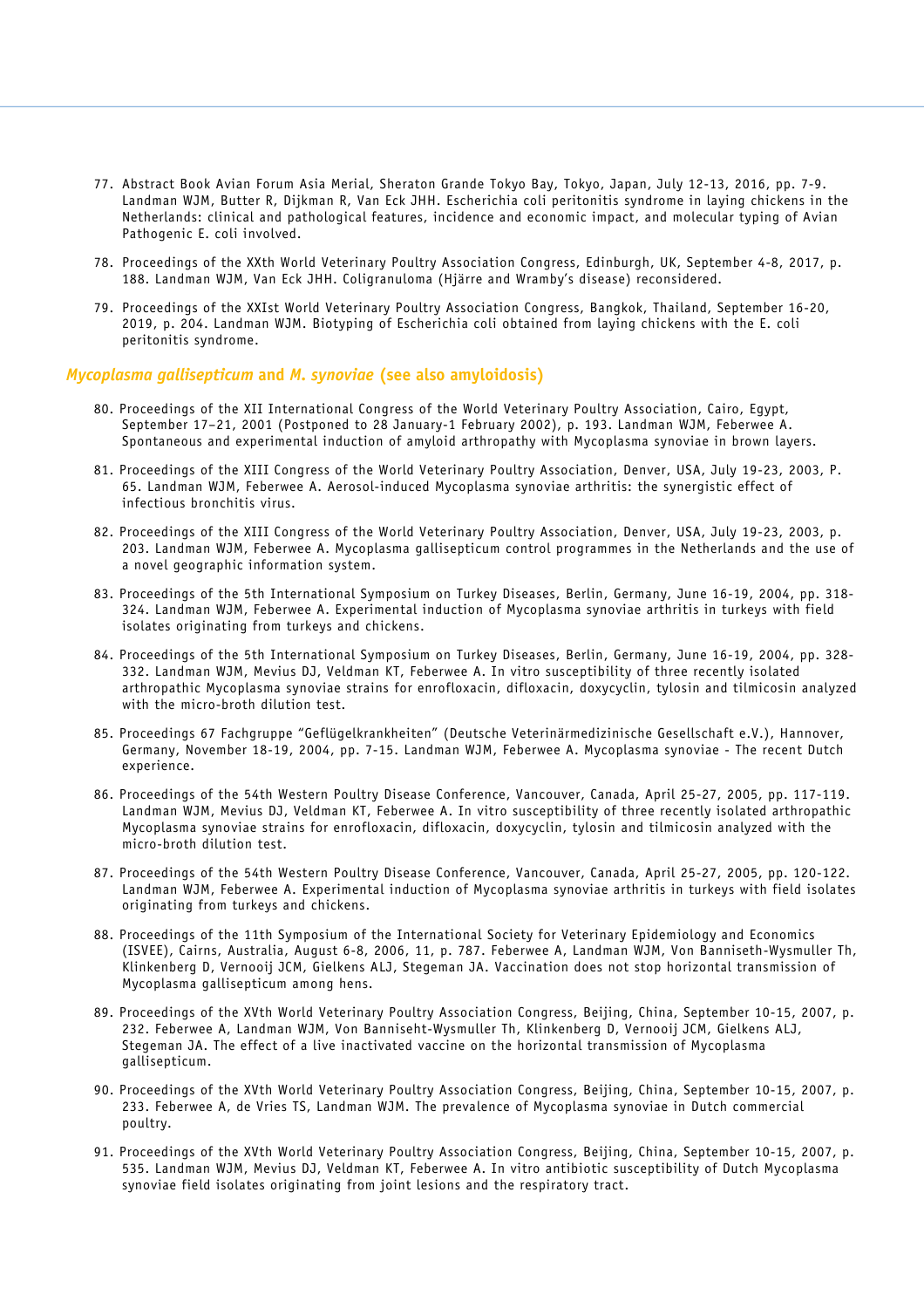- 92. Proceedings of the XVth World Veterinary Poultry Association Congress, Beijing, China, September 10-15, 2007, p. 234. Feberwee A, de Wit JJ, Landman WJM. Mycoplasma synoviae – associated eggshell apex abnormalities.
- 93. Proceedings of the XXIII World Poultry Congress, Brisbane, Australia, June 30–July 4, 2008, p. 240. Feberwee A, De Wit JJ, Landman WJM. Mycoplasma synoviae-induced eggshell apex abnormalities: field and experimental studies.
- 94. Proceedings of the XXIII World Poultry Congress, Brisbane, Australia, June 30–July 4, 2008, p. 627. Feberwee A, De Vries TS, Landman WJM. The prevalence of Mycoplasma synoviae in Dutch commercial poultry.
- 95. Proceedings of the XVIth World Veterinary Poultry Association Congress, Marrakesh, Marokko, November 8-12, 2009, p. 386. Feberwee A, Morrow CJ, Ghorashi SA, Noormohammadi AH, Landman WJM. Effect of a live Mycoplasma synoviae vaccine on the production of eggshell apex abnormalities after a dual infection with M. synoviae and infectious bronchitis virus D1466.
- 96. Proceedings of the XVIth World Veterinary Poultry Association Congress, Marrakesh, Marokko, November 8-12, 2009, p. 132. Feberwee A, Landman WJM. Induction of egg shell apex abnormalities in broiler breeder layers after a Mycoplasma synoviae infection preceded by an infection with infectious bronchitis virus D1466.
- 97. Proceedings of the 78 Fachgespräch (Programm und Kurzfassung), Hannover, Germany, May 6–7, 2010, p. 11. (DVG Referatesammlung p. 136-137). Feberwee A, Landman WJM. Induction of egg shell apex abnormalities in broiler breeder layers after a Mycoplasma synoviae infection preceded by an infection with infectious bronchitis virus D1466.
- 98. Proceedings of the 78 Fachgespräch (Programm und Kurzfassung), Hannover, Germany, May 6–7, 2010, p. 12. (DVG Referatesammlung p. 135). Feberwee A, Morrow CJ, Ghorashi SA, Noormohammadi AH, Landman WJM. Effect of a live Mycoplasma synoviae vaccine on the production of eggshell apex abnormalities after a dual infection with M. synoviae and IBV D1466.
- 99. Proceedings of the 18th Congress of the International Organization for Mycoplasmology, Chianciano Terme, Italy, July 11-16, 2010, p 170. Feberwee A, Morrow CJ, Ghorashi SA, Noormohammadi AH, Landman WJM. Effect of a live Mycoplasma synoviae vaccine on the production of eggshell apex abnormalities induced by a Mycoplasma. synoviae infection preceded by an infection with infectious bronchitis virus D1466.
- 100. Proceedings of the 18th Congress of the International Organization for Mycoplasmology, Chianciano Terme, Italy, July 11-16, 2010, p 171. Feberwee A, Landman WJM. Induction of egg shell apex abnormalities in broiler breeder hens.
- 101. Proceedings of the 18th Congress of the International Organization for Mycoplasmology, Chianciano Terme, Italy, July 11-16, 2010, p 112. Dijkman R, Feberwee A, Landman WJM. Quantification of Mycoplasma synoviae in synovial fluid and swabs during the course of an experimental infection with an arthropathic and amyloidogenic strain.
- 102. Journée Technique Lallemand Animal Nutrition, Hôtel Océania, Rennes, France, May 31, 2011, pp. 29-30. Feberwee A, Landman WJM. Anomalies de la pointe de la coquille de l'œuf par Mycoplasma synoviae: une nouvelle entité pathologique chez les pondeuses.
- 103. European Mycoplasma Meeting What's New in Mycoplasmology? Animal Health and Veterinary Laboratories Agency, Weybridge, UK, June 22-24, 2011, p. 50. Dijkman R, Feberwee A, Landman WJM. Mycoplasma synoviae concentrations in synovial fluid assessed by Q-PCR and culture.
- 104. European Mycoplasma Meeting What's New in Mycoplasmology? Animal Health and Veterinary Laboratories Agency, Weybridge, UK, June 22-24, 2011, p. 51. Feberwee A, Landman WJM. The successful implementation of Mycoplasma gallisepticum monitoring and control programs in Dutch commercial poultry: a declining seroincidence during an eleven year period.
- 105. European Mycoplasma Meeting What's New in Mycoplasmology? Animal Health and Veterinary Laboratories Agency, Weybridge, UK, June 22-24, 2011, p. 24. Dijkman R, Feberwee A, Landman WJM. AFLP and vlhA sequence typing of Dutch Mycoplasma synoviae isolates.
- 106. European Mycoplasma Meeting What's New in Mycoplasmology? Animal Health and Veterinary Laboratories Agency, Weybridge, UK, June 22-24, 2011, p. 22. Feberwee A, Landman WJM. The increasing clinical and economical relevance of Mycoplasma synoviae in commercial poultry.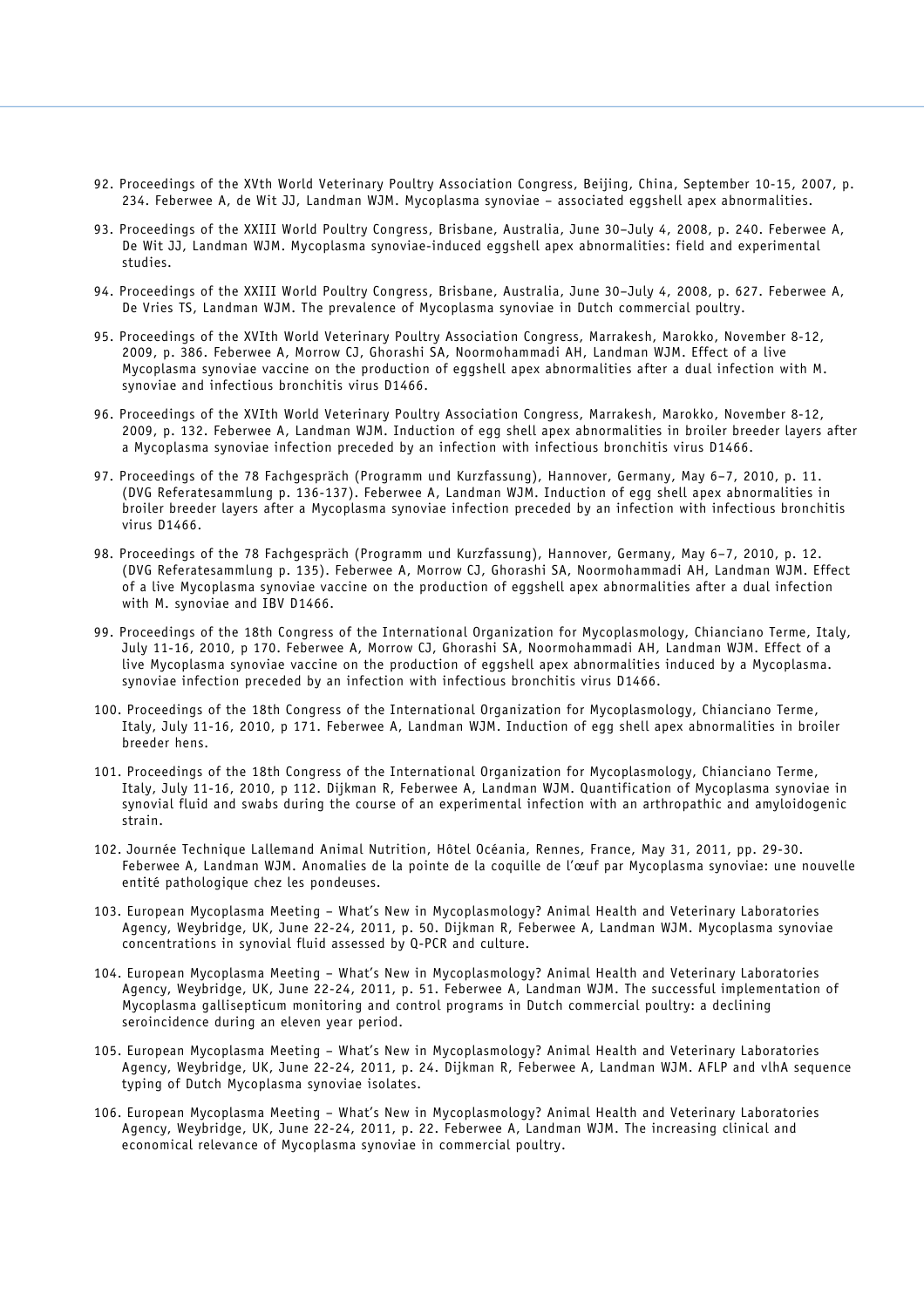- 107. Proceedings of the XVIIth World Veterinary Poultry Association Congress, Cancún, Mexico, August 14-18, 2011, pp. 383-387. Dijkman R, Feberwee A, Landman WJM. AFLP and vlhA sequence typing of Dutch Mycoplasma synoviae isolates.
- 108. Proceedings of the XVIIth World Veterinary Poultry Association Congress, Cancún, Mexico, August 14-18, 2011, pp. 647-652. Dijkman R, Feberwee A, Landman WJM. Mycoplasma synoviae concentrations in synovial fluid with time.
- 109. Proceedings of the XVIIth World Veterinary Poultry Association Congress, Cancún, Mexico, August 14-18, 2011, pp. 663-667. Feberwee A, Landman WJM. The effect of inactivated water-in-oil emulsified Mycoplasma synoviae autovaccines on M. synoviae-induced eggshell apex abnormalities.
- 110. Proceedings II Kongres Praktyki Weterynaryjnej, Łódź, Poland, April 21-22, 2012, p. 185. Feberwee A & Landman WJM. The increasing clinical and economical relevance of Mycoplasma synoviae.
- 111. Proceedings of the 82 Fachgespräch über Geflügelkrankheiten (DVG), Hannover, Germany, May 3-4, 2012, pp. 34- 35. Ter Veen C, Feberwee A, Landman WJM. Seroprevalence of Mycoplasma synoviae in Dutch rearing layers: the contribution of vertical and horizontal transmission.
- 112. Proceedings of the 19th Congress of the International Organization for Mycoplasmology, Toulouse, France, July 15-20, 2012, p. 33. Feberwee A, Landman WJM. Mycoplasma gallisepticum and M. synoviae control and eradication in Dutch Commercial Poultry.
- 113. Proceedings of the 19th Congress of the International Organization for Mycoplasmology, Toulouse, France, July 15-20, 2012, pp. 55-56. Dijkman R, Feberwee A, Landman WJM. AFLP and vlhA sequence typing of Dutch Mycoplasma synoviae isolates.
- 114. Proceedings of the 19th Congress of the International Organization for Mycoplasmology, Toulouse, France, July 15-20, 2012, p. 153. Feberwee A & Landman W.J.M. The successful implementation of Mycoplasma gallisepticum monitoring and control programmes in Dutch commercial poultry: a declining seroincidence during an eleven year period.
- 115. Proceedings of the 19th Congress of the International Organization for Mycoplasmology, Toulouse, France, July 15-20, 2012, p. 154. Ter Veen C, Feberwee A & Landman WJM. Seroprevalence of Mycoplasma synoviae in Dutch rearing layers: the contribution of vertical and horizontal transmission.
- 116. Proceedings of the XIII Seminario Internacional de Patología y Producción Avícola, Reñaca-Viña del Mar, Chile, November 21-23, 2012, pp. 33-38. Feberwee A, Landman WJM. The increasing clinical and economic relevance of Mycoplasma synoviae in commercial poultry and interaction with other pathogens. The effect of inactivated M. synoviae autovaccines for the prevention of eggshell apex abnormalities.
- 117. Proceedings of the XIII Seminario Internacional de Patología y Producción Avícola, Reñaca-Viña del Mar, Chile, November 21-23, 2012, pp. 39-41. Feberwee A, Landman WJM. Mycoplasma gallisepticum and M. synoviae control and eradication in Dutch commercial poultry.
- 118. Proceedings of the Amevea XXXII Seminario Avícola Internacional, Bogotá, Colombia, April 17-19, 2013. Feberwee A, Landman WJM. Incremento en la importancia clínica y económica de Mycoplasma synoviae en la avicultura comercial y sus interacciones con otros patógenos.
- 119. Proceedings of the 84 Fachgespräch über Geflügelkrankheiten, Hannover, Germany, May 2-3, 2013, pp. 36-37. Dijkman R, Feberwee A, Landman WJM. Development of a novel typing technique for Mycoplasma synoviae.
- 120. Proceedings of the XVIIIth World Veterinary Poultry Association Congress, Nantes, France, August 19-23, 2013, pp. 29-34. Landman WJM. Is Mycoplasma synoviae outrunning M. gallisepticum?
- 121. Proceedings of the XVIIIth World Veterinary Poultry Association Congress, Nantes, France, August 19-23, 2013, pp. 234. Dijkman R, Feberwee A, Landman WJM. Development of a novel molecular typing technique for Mycoplasma synoviae.
- 122. Proceedings of the 10th International Symposium on Turkey Diseases, Berlin, Germany. June 5-7, 2014, pp. 142- 145. Landman WJM, Dijkman R, Feberwee A. Control and eradication of Mycoplasma synoviae in Dutch meat turkeys.
- 123. Proceedings of the 20th Congress of the International Organization of Mycoplasmology, Blumenau, Brazil, June 1-6, 2014, p. 30. Dijkman R, Feberwee A, Landman WJM. Development of a novel molecular typing technique for Mycoplasma synoviae.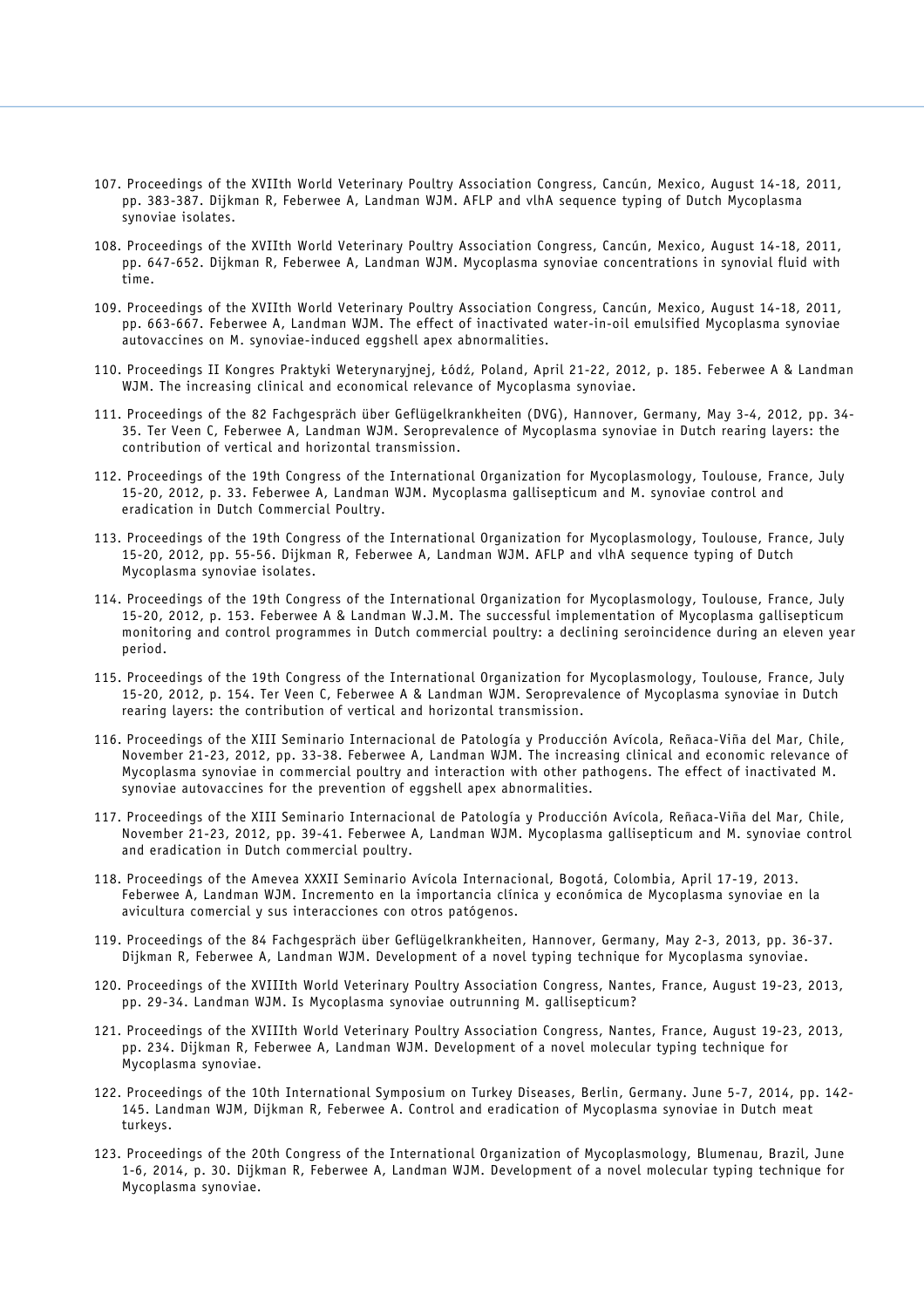- 124. Proceedings of the 20th Congress of the International Organization of Mycoplasmology, Blumenau, Brazil, June 1-6, 2014, p. 57. Dijkman R, Feberwee A, Van Kasteren Th, Landman WJM. Development and validation of a PCR test to differentiate between Mycoplasma synoviae vaccine strain MS1 and M. synoviae field isolates.
- 125. Proceedings of the 20th Congress of the International Organization of Mycoplasmology, Blumenau, Brazil, June 1-6, 2014, p. 52. Feberwee A, Dijkman R, Landman WJM. Mycoplasma synoviae prevalence in Dutch Poultry: an update.
- 126. Progress in human and animal mycoplasmology book of abstracts, Pendik, Istanbul, Turkey, June 3-5, 2015, p. 43. Feberwee A, Dijkman R, Landman WJM. Mycoplasma synoviae prevalence in Dutch poultry: an update.
- 127. Proceedings of the XIXth World Veterinary Poultry Association Congress, Cape Town, South Africa, September 7- 11, 2015, p. 130. Feberwee A, Dijkman R, Landman WJM. Mycoplasma synoviae prevalence in Dutch poultry: an update.
- 128. Proceedings of the XIXth World Veterinary Poultry Association Congress, Cape Town, South Africa, September 7- 11, 2015, p. 129. Dijkman R, Feberwee A, Klinkenberg D, Landman WJM. Quantification of the horizontal transmission of Mycoplasma synoviae in non-vaccinated and MS-H vaccinated layers.
- 129. Proceedings of the XIXth World Veterinary Poultry Association Congress, Cape Town, South Africa, September 7- 11, 2015. Dijkman R, Feberwee A, Landman WJM. Differentiation between Mycoplasma synoviae vaccine strain MS-H and field isolates by PCR: laboratory and field studies (poster).
- 130. Proceedings of the XIXth World Veterinary Poultry Association Congress, Cape Town, South Africa, September 7- 11, 2015. Dijkman R, Feberwee A, Kasteren TJ, Landman WJM. A PCR to differentiate between Mycoplasma synoviae vaccine strain MS1 and field isolates (poster).
- 131. Proceedings Jornada Técnica International de Calidad de la carne y patología, Madrid, España, May 4-5, 2016, pp. 95-100. Landman WJM. Micoplasmosis aviar.
- 132. Abstract Book Avian Forum Asia Merial, Sheraton Grande Tokyo Bay, Tokyo, Japan, July 12-13, 2016, pp. 44-47. Landman WJM. The increasing clinical & economic relevance of Mycoplasma synoviae.
- 133. Proceedings of the 92 Fachgespräch über Geflügelkrankheiten (DVG), Hannover, Germany, May 4–5, 2017, p. 4. Feberwee A, Dijkman R, Klinkenberg D, Landman WJM. Quantification of the horizontal transmission of Mycoplasma synoviae in non-vaccinated and MS-H vaccinated layers.
- 134. Proceedings of the XXth World Veterinary Poultry Association Congress, Edinburgh, UK, September 4-8, 2017, pp. 67-76. Feberwee A, Landman WJM. Past, present and future of avian mycoplasmas in commercial poultry.

## *Salmonella* **spp.**

- 135. *[Proceedings of the 12h European Poultry Conference \(EPC\)](http://www.sciquest.org.nz/default.asp?pageid=97/t_blank)*, Verona, Italy September 10-14 2006, p. 570-571. Thomas ME, Bouma A, Van Eerden E, Landman WJM, Van Knapen F, Stegeman A, Bergwerff A. Detection of egg yolk antibodies reflecting *Salmonella* Enteritidis infections using a surface plasmon resonance biosensor.
- 136. *Proceedings of the XVIth World Veterinary Poultry Association Congress,* Marrakesh, Marokko, November 8-12, 2009, p. 137. Thomas ME, Klinkenberg D, Bouma A, Landman WJM, Bergwerff AA. Egg yolk antibody testing in layers experimentally infected with *Salmonella* Enteritidis using flow cytometry.

#### **Streptococcus and Enterococcus (see also amyloidosis)**

- 137. *Proceedings of the XIII Congress of the World Veterinary Poultry Association*, Denver, USA, July 19-23, 2003, p. 119. Landman WJM, Veldman KT, Mevius DJ, Van Eck JHH. Quantification of *Enterococcus faecalis*-induced bacteraemia in brown layer pullets.
- 138. *Proceedings of the XVth World Veterinary Poultry Association Congress,* Beijing, China, September 10-15, 2007, p. 252. Velkers FC, Van de Graaf-Bloois L, Wagenaar JA, Westendorp ST, Van Berge MAP, Dwars RM, Landman WJM. *Enterococcus durans (hirae)*-associated endocarditis in broilers.
- 139. *Proceedings of the 79 Fachgespräch über Geflügelkrankheiten (DVG)*, Hannover, Germany, November 4–5, 2010, pp. 48-57. Kense MJ, Landman WJM. *Enterococcus cecorum* infections in broiler breeders and their offspring: molecular epidemiology.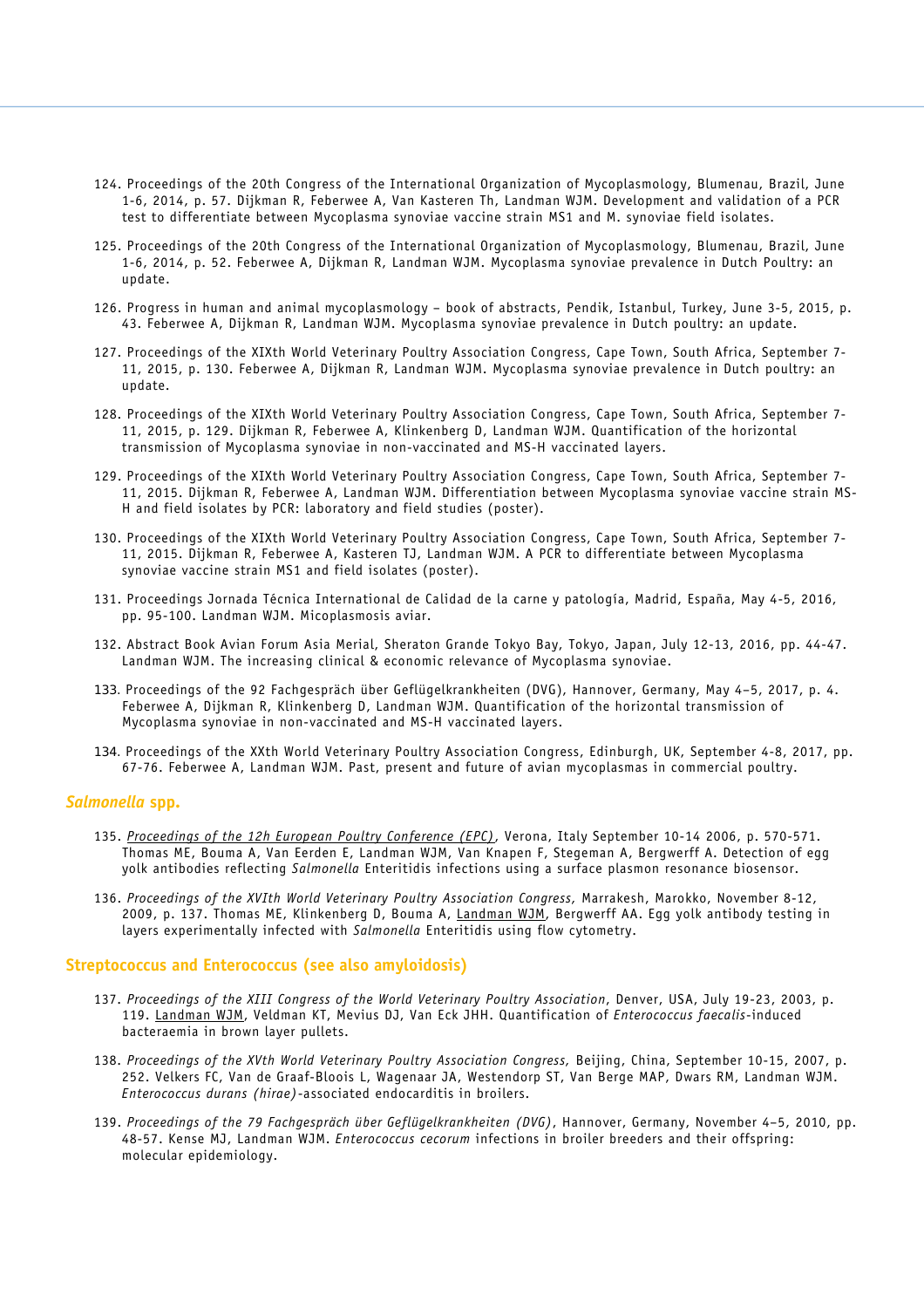- 140. *Proceedings of the XVIIth World Veterinary Poultry Association Congress,* Cancún, Mexico, August 14-18, 2011, pp. 604-609. Kense MJ, Landman WJM. *Enterococcus cecorum* infections in broiler breeders and their offspring: molecular epidemiology.
- 141. *Proceedings II Kongres Praktyki Weterynaryjnej*, Łódź, Poland, April 21-22, 2012, p. 195. Landman WJM, Kense MJ. Molecular epidemiology of *Enterococcus cecorum* infections in broiler breeders and their offspring, and a study on infection routes in broilers.
- 142. *Proceedings of the 83 Fachgespräch über Geflügelkrankheiten (DVG),* Hannover, Germany, November 8-9, 2012, p. 30. Kense MJ, Landman WJM. *Enterococcus cecorum* infections in broilers: a study on infection routes.
- 143. Proceedings of the XVIIIth World Veterinary Poultry Association Congress, Nantes, France, August 19-23, 2013, pp. 192. Kense MJ, Landman WJM. Enterococcus cecorum infections in broilers: a study on infection routes.
- 144. Proceedings of the 95 Fachgespräch über Geflügelkrankheiten (DVG), Hannover, Germany, November 1–2, 2018, pp. 5-9. Landman WJM. Enterococci: friends or enemies?

#### **Coccidiosis**

- 145. *Archiv für Geflügelkunde, Proceedings of the 11th European Poultry Conference,* Bremen, Germany, September 6-10, 2002, band 66, special issue, pp. 61. Landman WJM & Peek HW. Anticoccidial-sensitivity profiles of West-European *Eimeria* spp. field isolates.
- 146. *Proceedings of the IV International Bayer Poultry Symposium*, Istanbul, Turkey, August 20, 2005, pp. 28-30. Landman WJM, Peek HW. Anticoccidial sensitivity profiles of recently obtained Dutch, German and Spanish *Eimeria* spp. isolates.
- 147. *Proceedings of the IXth International Coccidiosis Conference*, Foz do Iguassu, Paraná, Brazil, September 19-23, 2005, p. 157. Peek HW, Landman WJM. Higher incidence of *Eimeria* spp. field isolates sensitive to diclazuril and monensin after live coccidiosis vaccination with Paracox™-5.
- 148. *Proceedings of the IXth International Coccidiosis Conference*, Foz do Iguassu, Paraná, Brazil, September 19-23, 2005, p. 170. Peek HW, Landman WJM. Anticoccidial sensitivity profiles of recently obtained Dutch, German and Spanish *Eimeria* spp. isolates.
- 149. Proceedings of the XIth International Coccidiosis Conference, Dresden, Germany, September 26-30, 2014, p. 26. Ter Veen C, Landman WJM. A prevalence study on intestinal pathogens in Dutch commercial broilers.
- 150. Proceedings of the XIth International Coccidiosis Conference, Dresden, Germany, September 26-30, 2014, p. 131. Ter Veen C, Peek HW, Landman WJM. Monitoring coccidiosis in commercial broilers using an Eimeria speciesspecific quantitative PCR on fresh droppings.
- 151. Proceedings of the 88 Fachgespräch über Geflügelkrankheiten, Hannover, Germany, April 23-24, 2015, pp. 8-9. Ter Veen C, Peek HW, Landman WJM. Monitoring coccidiosis in commercial broiler chickens using a quantitative PCR on samples of fresh droppings.
- 152. Proceedings of the XIXth World Veterinary Poultry Association Congress, Cape Town, South Africa, September 7- 11, 2015. Ter Veen C, Peek HW, Landman WJM. Monitoring Eimeria spp. in commercial broiler chickens using a quantitative PCR on samples of fresh droppings (poster).

#### *Histomonas meleagridis* **and** *Parahistomonas wenrichi*

- 153. *Proceedings of the 5t h International Symposium on Turkey Diseases*, Berlin, Germany, June 16-19, 2004, pp. 258- 268. Landman WJM, McDougald LR, Van der Heijden HMJF. Experimental infestation of turkeys and chickens with Dutch field isolates of *Histomonas meleagridis*.
- 154. *Proceedings of the 54th Western Poultry Disease Conference*, Vancouver, Canada, April 25-27, 2005, pp. 35-36. Landman WJM, Van der Heijden HMJF, McDougald LR. High yield of parasites and prolonged *in vitro* culture of *Histomonas meleagridis*.
- 155. *Proceedings of the 14th World Veterinary Poultry Association Congress*, Istanbul, Turkey, August 22-26, 2005, p. 434. Van der Heijden HMJF, McDougald LR, Landman WJM. High yield of parasites and prolonged *in vitro* culture of *Histomonas meleagridis*.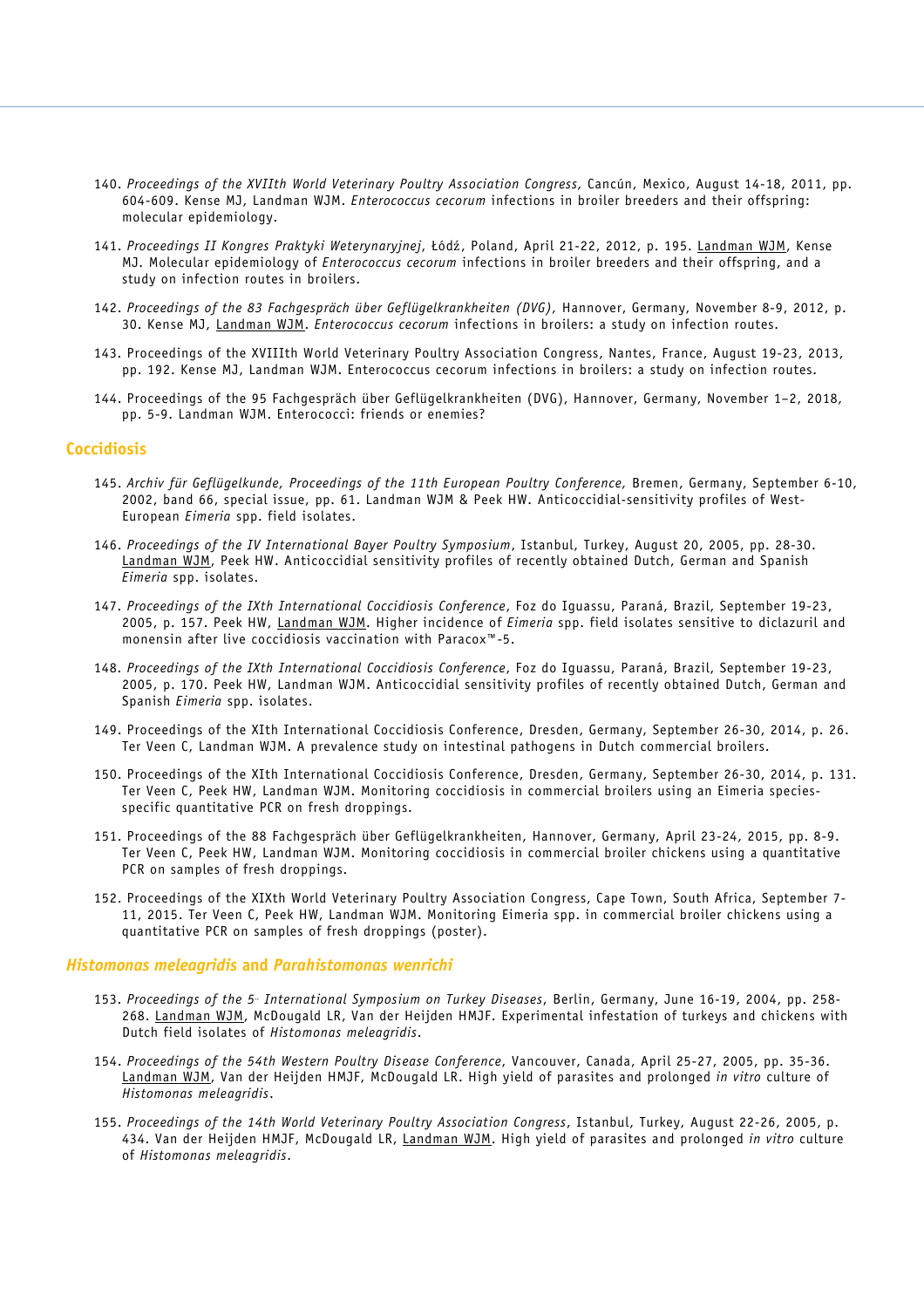- 156. *Proceedings of the IXth International Coccidiosis Conference*, Foz do Iguassu, Paraná, Brazil, September 19-23, 2005, p. 132. Landman WJM. The diagnostics of *Histomonas meleagridis*.
- 157. *Proceedings of the 6t h International Symposium on Turkey Diseases*, Berlin, Germany, May 10-13, 2006, pp. 205- 209. Van der Heijden HMJF, Landman WJM, Greve S, Peek R. Genotyping of *Histomonas meleagridis* isolates based on Internal Transcribed Spacer-1 (ITS-1) sequences.
- 158. *Proceedings of the AAAP/AVMA Annual Meeting* Honolulu, Hawaii, USA, July 15-19, 2006, pp. 16. Van der Heijden HMJF, Landman WJM, Greve S, Peek R. *Histomonas meleagridis*. Genotyping of isolates using a novel technique: Cprofiling.
- 159. *Proceedings of the 4t h International Symposium on Turkey Production*, Berlin, Germany, June 21-23, 2007, pp. 47- 48. Van der Heijden HMJF, Landman WJM. *In vitro* and *in vivo* activity of herbal products against *Histomonas meleagridis*.
- 160. *Turkey production: current challenges. Proceedings of the 4t h International Symposium on Turkey Production* (2007, 255-257). Van der Heijden HMJF, Landman WJM. *In vitro* and *in vivo* activity of herbal products against *Histomonas meleagridis*.
- 161. *Proceedings of the International Symposium on Protozoal Infections in Poultry,* Vienna, Austria, July 6-7, 2007, pp. 22-23. Van der Heijden HMJF, Landman WJM. *In vitro* and *in vivo* activity of herbal products against *Histomonas meleagridis*.
- 162. *Proceedings of the XVth World Veterinary Poultry Association Congress,* Beijing, China, September 10-15, 2007, p. 268. Van der Heijden HMJF, Landman WJM. *In vitro* and *in vivo* activity of herbal products against *Histomonas meleagridis*.
- 163. *Proceedings of the 7t h International Symposium on Turkey Diseases*, Berlin, Germany, June 19-21, 2008, pp. 86-90. Martini C, Dalia-Cornette J, Noda S, Van der Heijden HMJF, Dei-Cas E, Landman WJM, Ohkuma M, Viscogliosi E. Molecular identification and phylogenetic relationships of trichomonad isolates of galliform birds inferred from nuclear small subunit rRNA gene sequences and identification of a novel genotype likely corresponding to *Parahistomonas wenrichi*.
- 164. *Proceedings of the XVIth World Veterinary Poultry Association Congress,* Marrakesh, Marokko, November 8-12, 2009, p. 198. Van der Heijden HMJF, Stegeman JA, Landman WJM. Development of a blocking-ELISA for the detection of antibodies against *Histomonas meleagridis* in chickens and turkeys.
- 165. *Proceedings of the 8t h International Symposium on Turkey Diseases*, Berlin, Germany, May 27-29, 2010, pp. 88-94. Van der Heijden HMJF, Stegeman JA, Landman WJM. Development of a blocking-ELISA for the detection of antibodies against *Histomonas meleagridis* in chickens and turkeys and seroepidemiology in chicken layer flocks.
- 166. *Proceedings of the 80 Fachgespräch über Geflügelkrankheiten (Programm und Kurzfassung)*, Hannover, Germany, May 12–13, 2011, pp. 23-24. Van der Heijden HMJF, Stegeman JA, Landman WJM. Blocking-ELISA for the detection of antibodies against *Histomonas meleagridis* and seroepidemiology in layer flocks.
- 167. *Proceedings of the XVIIth World Veterinary Poultry Association Congress,* Cancún, Mexico, August 14-18, 2011, pp. 653-657. Van der Heijden HMJF, Landman WJM. Seroepidemiology of *Histomonas meleagridis* in Dutch layer flocks.
- 168. Proceedings of the 2nd International Symposium on Protozoal Infections in Poultry, Vienna, Austria, July 6-7, 2012, p. 27. Ter Veen C, Van der Heijden HMJF, Klinkenberg D, Landman WJM. Quantification of parasite shedding and horizontal transmission parameters in Histomonas meleagridis infected turkeys.
- 169. Proceedings of the XVIIIth World Veterinary Poultry Association Congress, Nantes, France, August 19-23, 2013, pp. 666. Ter Veen C, Van der Heijden HMJF, Klinkenberg D, Landman WJM. Quantification of parasite shedding and horizontal transmission parameters in Histomonas meleagridis infected turkeys.
- 170. Proceedings of the 12th International Symposium on Turkey Diseases, Berlin, Germany. Mai 31 –June 2, 2018. Manders TTM, Fischer EAJ, Landman WJM. Could a metaphylactic treatment with paromomycin given at the start of an histomonosis outbreak in turkeys save a flock?

#### *Tetratrichomonas gallinarum*

171. Proceedings of the XIXth World Veterinary Poultry Association Congress, Cape Town, South Africa, September 7- 11, 2015. Molenaar RJ, Cian A, Van der Heijden HMJF, Viscogliosi E, Landman WJM. Outbreaks of granuloma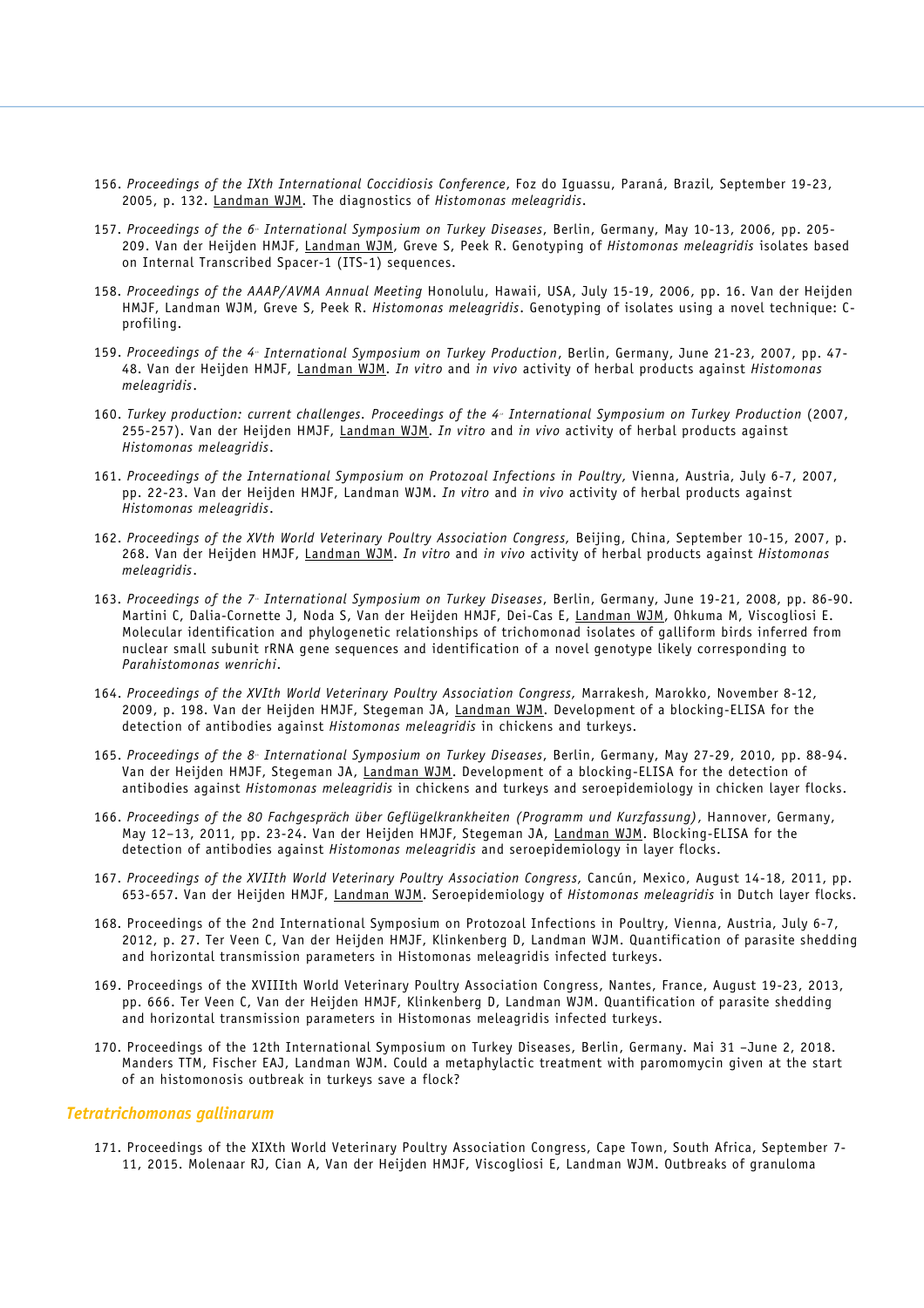disease in layer flocks associated with Tetratrichomonas gallinarum and experimental reproduction of the condition (poster).

- 172. Proceedings of the 90 Fachgespräch über Geflügelkrankheiten (DVG), Hannover, Germany, April 7–8, 2016, p. 12. Landman WJM, Molenaar RJ, Cian A, Van der Heijden HMJF, Viscogliosi E. Granuloma disease in flocks of productive layers caused by Tetratrichomonas gallinarum.
- 173. Proceedings of the XXV World's Poultry Conference, Beijing, China, September 5-9, 2016, p. 485. Landman WJM, Molenaar RJ, Cian A, Van der Heijden HMJF, Viscogliosi E. Granuloma disease in flocks of productive layers caused by Tetratrichomonas gallinarum.
- 174. Proceedings of the 97 Fachgespräch über Geflügelkrankheiten (DVG), Hannover, Germany, October 24–25, 2019-, pp. 13-14. Landman WJM, Gantois N, Van Eck JHH, Van der Heijden HMJF, Viscogliosi E. Tetratrichomonas gallinarum granuloma disease in a flock of free range layers: case study.

## *Ascaridia galli*

175. *Proceedings of the XVIth World Veterinary Poultry Association Congress,* Marrakesh, Marokko, November 8-12, 2009, p. 194. Velkers FC, Dieho K, Pecher FWM, Van Eck JHH, Landman WJM. Efficacy of allicin from garlic against *Ascaridia galli* infections in chickens.

#### **Housing and environment**

- 176. *Proceedings of the 2n d Poultry Genetics Symposium*, Gödöllö, Hungary, September 12-14, 2001, pp. 10-20. Landman WJM, Bosch JGMJ, Fiks-van Niekerk ThGCM. Diseases in aviary systems in the Netherlands.
- *177. Proceedings of the 2n d Poultry Genetics Symposium*, Gödöllö, Hungary, September 12-14, 2001, pp. 97-98. Landman WJM, Zekarias B, Ovelgönne HJ. An example of breed susceptibility for disease independent of housing system: *Enterococcus faecalis*-induced AA amyloid arthropathy. Immunological and molecular studies.
- 178. *Proceedings of AgEng: Engineering the Future*, Leuven, Belgium, September 12-16, 2004, pp. 676-677. Huynh T, Aarnink A, Landman W, Melse R, De Gijsel P. Cleaning exhaust air from pathogens and pollutant gases in animal houses.
- 179. *Proceedings of the Seventh International Symposium on Livestock Environment*, Beijing, China, May 18-20, 2005, pp. 239-243. Aarnink AJA, Landman WJM, Huynh TTT, Melse RW. Systems for eliminating pathogens from exhaust air of animal houses.

## **Others poultry**

- 180. *Proceedings of the XVIth World Veterinary Poultry Association Congress,* Marrakesh, Marokko, November 8-12, 2009, p. 465. Van der Sluis HJ, Dwars RM, Vernooij JCM, Landman WJM. Cloacal reflexes and uptake of fluorescein-labelled polystyrene beads in broiler chickens.
- 181. *Proceedings of the 7t h International Conference on Colonic Spirochaetal Infections in Animals and Humans,* Hannover, Germany, October 6-7, 2016, T09. De Bruijn N, Feberwee A, Van der Vossen J, Caspers M, Boelm GJ, Landman WJM. Histopathological intestinal changes and shifts in intestinal microbiota in experimentally induced dysbacteriosis in chickens.
- 182. *Proceedings of the XXIst World Veterinary Poultry Association Congress*, Bangkok, Thailand, September 16-20, 2019, p. 429-430. Manders TTM, Matthijs MGR, Landman WJM. Success rates of chicken embryo inoculation via different routes at different ages.

#### **Swine**

183. Proceedings of the 42<sup>.</sup> Annual Meeting of the American Association of Swine Veterinarians, Phoenix, Arizona, USA, March 5-8, 2011, pp. 161-163. Duinhof T, Landman WJM, Wellenberg G. Aerosolization and detection of porcine reproductive and respiratory syndrome virus (PRRSV) under different climatic conditions.